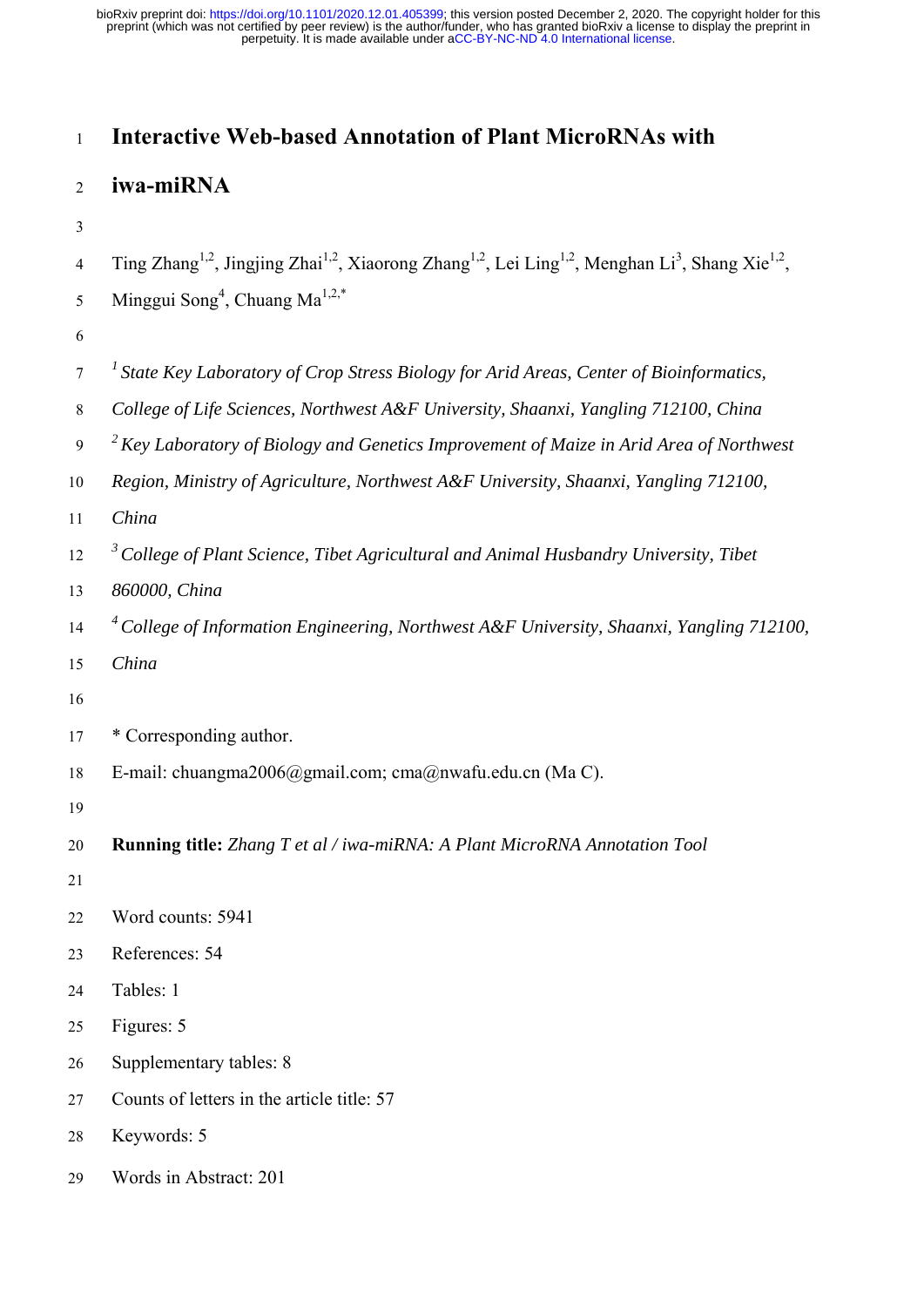## 30 **Abstract**

31 MicroRNAs (miRNAs) are important regulators of gene expression. The large-scale detection 32 and profiling of miRNAs has accelerated with the development of high-throughput small 33 RNA sequencing (sRNA-Seq) techniques and bioinformatics tools. However, generating 34 high-quality comprehensive miRNA annotations remains challenging, due to the intrinsic 35 complexity of sRNA-Seq data and inherent limitations of existing miRNA predictions. Here, 36 we present iwa-miRNA, a Galaxy-based framework that can facilitate miRNA annotation in 37 plant species by combining computational analysis and manual curation. iwa-miRNA is 38 specifically designed to generate a comprehensive list of miRNA candidates, bridging the gap 39 between already annotated miRNAs provided by public miRNA databases and new 40 predictions from sRNA-Seq datasets. It can also assist users to select promising miRNA 41 candidates in an interactive mode through the automated and manual steps, contributing to 42 the accessibility and reproducibility of genome-wide miRNA annotation. iwa-miRNA is 43 user-friendly and can be easily deployed as a web application for researchers without 44 programming experience. With flexible, interactive, and easy-to-use features, iwa-miRNA is 45 a valuable tool for annotation of miRNAs in plant species with reference genomes. We 46 illustrated the application of iwa-miRNA for miRNA annotation of plant species with varying 47 complexity. The sources codes and web server of iwa-miRNA is freely accessible at: 48 http://iwa-miRNA.omicstudio.cloud/.

49

50 **KEYWORDS**: Galaxy; Interactive annotation; Manual inspection; MiRNA; Platform

51

## 52 **Introduction**

53 MicroRNAs (miRNAs) are a class of small non-coding RNAs that are widespread in 54 eukaryotes and play roles in a variety of biological processes, including plant growth, 55 development, and stress responses [1−3]. In plants, miRNA genes are transcribed into 56 primary transcripts, which are processed by the DICER-LIKE 1 (DCL1), SERRATE (SE), 57 and HYPONASTIC LEAVES 1 (HYL1) proteins to generate a stem-loop structured miRNA 58 precursor, following by trimming into a mature miRNA/miRNA\* duplex [4]. Recently, some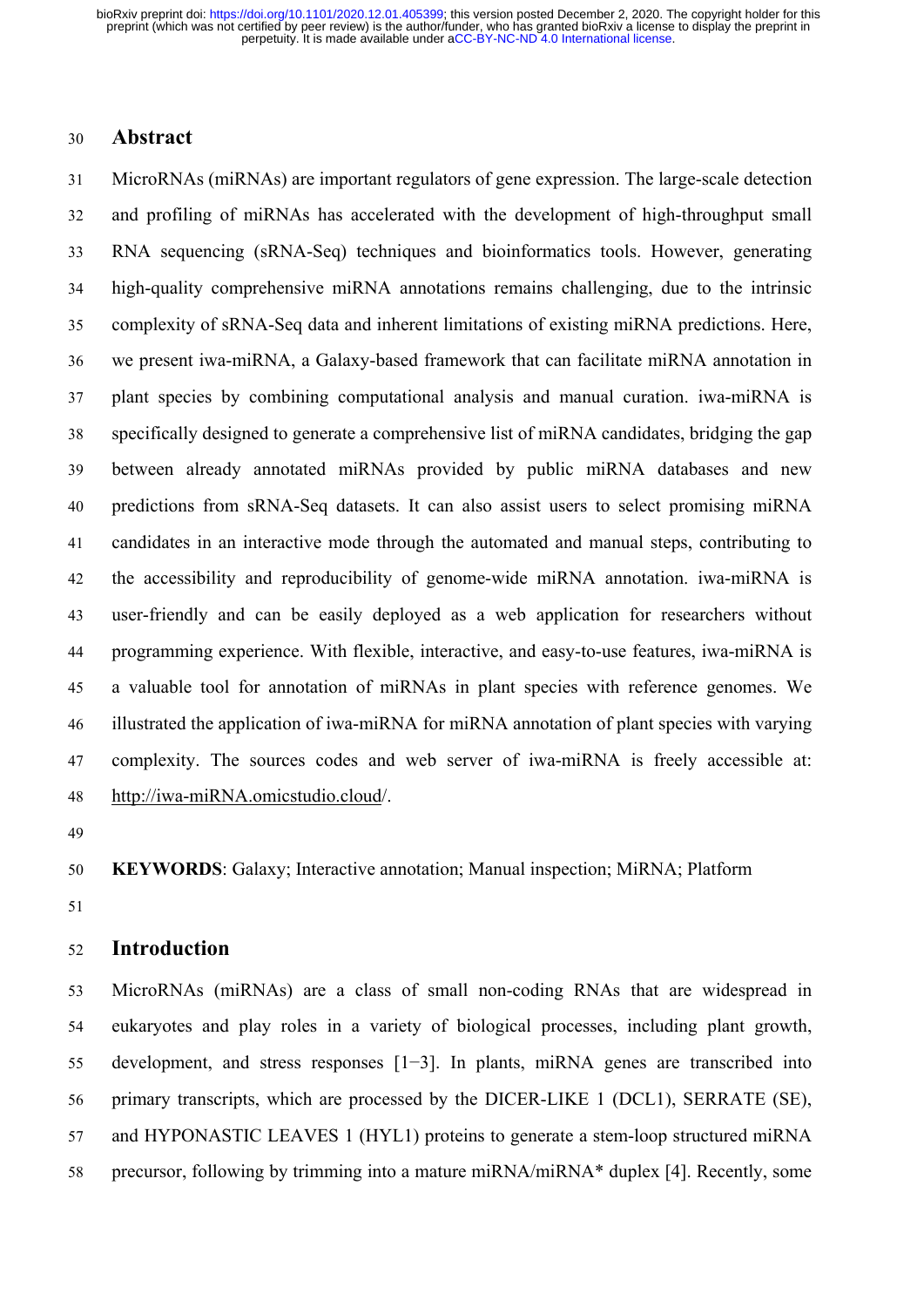59 miRNAs have also been associated with agriculturally important traits, emerging as potential 60 targets for crop improvement and protection [5]. Due to their biological and agricultural 61 importance, miRNAs have become essential elements, annotated in genome sequences, 62 particularly for plant species.

63 Genome-wide miRNA identification is generally accomplished using bioinformatics 64 methods, such as homology search, machine learning-based prediction, and next-generation 65 sequencing (NGS) data mining [6−14]. Such computationally identified miRNAs from 66 multiple research groups have been deposited into public data repositories, such as miRBase 67 [15], PmiREN [16], sRNAanno [17], and Plant small RNA genes (PsRNA) [18], providing 68 valuable resources for life scientists interested in miRNA research, —from single-gene to 69 genome-wide scale, basic molecular biology to population genetics, and bioinformatics to 70 experimental biology. Despite these advances, present-day annotations remain riddled with 71 false positives, and have a limited degree of comprehensiveness (the fraction of all *bona fide* 72 miRNA genes that are included), exhaustiveness (the fraction of all mature miRNAs from 73 each miRNA gene), and completeness (the fraction of pri/pre-miRNA sequences that cover 74 the entire length) [19,20].

75 There are multiple factors that make the computational identification of miRNAs 76 challenging. First, the tissue-/cell-type/developmental-stage specific expression and/or low 77 expression properties of some miRNAs mean that they are often poorly identified from 78 traditional low-throughput experimental studies and NGS experiments with limited samples 79 and/or low sequencing depth. Second, the imperfect criteria defined for identification of 80 miRNAs from NGS data. Although high-throughput criteria were established years ago [21], 81 and have been continuously updated in response to studies of mechanisms [12,19], they 82 cannot fully capture the species to species variation of miRNA characteristics. Third, the 83 unsatisfactory level of accuracy of automatic miRNA annotation methods. Homology-based 84 strategies fail to identify species-specific miRNAs, while machine learning-based tools have 85 been designed for genome-wide miRNA prediction [7,8,22−24]; however, most were trained 86 with limited experimentally validated miRNA data, and have markedly lower prediction 87 accuracy in cross-species prediction [25]. Since the introduction of small RNA sequencing 88 (sRNA-Seq), many sequencing-based tools have been developed that vary in their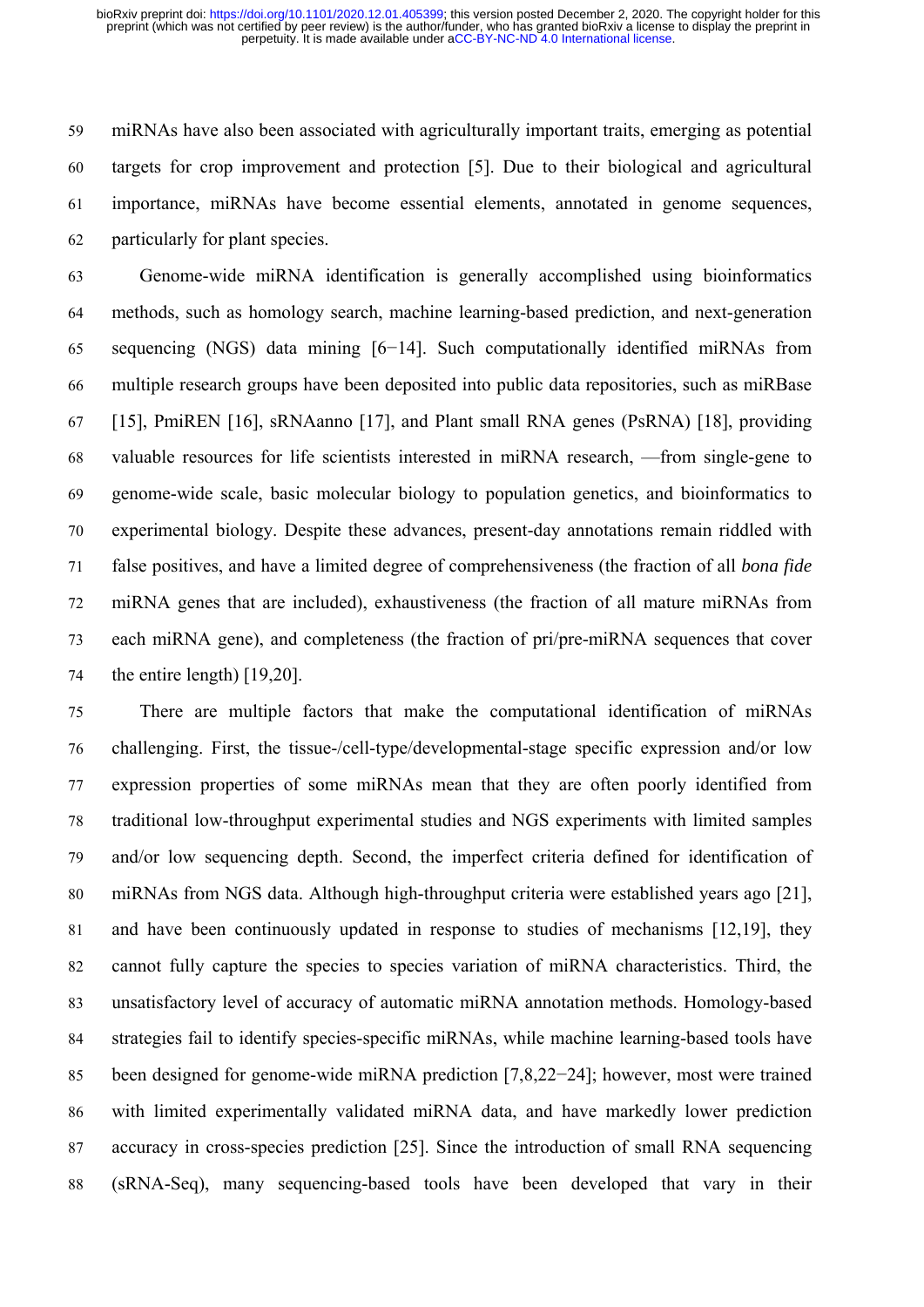89 characterization of miRNAs [10−14]; however, only few tools have kept pace with updated 90 miRNA identification criteria and they continue to suffer from trade-offs between quality and 91 quantity [26]. Given these differences in the use of sRNA-Seq data, automatic annotation 92 approaches, and miRNA identification criteria, inconsistency often arises in existing plant 93 miRNA annotations. For example, at the beginning of this project in December 2019, we 94 observed that, in *Arabidopsis thaliana*, there were 326, 221, 163, and 142 miRNA precursors 95 annotated in miRBase (v22.1), PmiREN (v1.0), sRNAanno (v1.0), and PsRNA (v1.0) 96 databases, respectively, with an overlap of only 120 miRNA precursors among these four 97 databases. These inconsistencies indicate a proportion of false positives and false negatives 98 within existing plant miRNA annotations, using which may result in unappreciated, but often 99 serious, consequences for downstream studies, such as expression quantification, differential 100 expression analysis, targetome analysis, and functional screening.

101 A straightforward way to improve the quality of miRNA annotations is to develop 102 bioinformatics methods with sophisticated design of miRNA identification algorithms and 103 criteria. In addition, a combination of automatic annotation and manual annotation would also 104 be effective. The power of manual annotation has been demonstrated in human 105 protein-coding gene annotation, where a team of human annotators inspect evidence 106 supporting automatically annotated transcripts, and create relatively confident annotation 107 databases, including GENCODE [27] and Ref-Seq [28]. These manual annotation databases 108 are often free from many of the artefacts inherent in automated approaches, and have been 109 adopted by most large-scale genomics projects, including the Encyclopedia of DNA Elements 110 (ENCODE) [29] and the Genotype-Tissue Expression (GTEx) project [30]. In recent years, 111 manual inspection has also been advocated, and performed to compile high-quality miRNA 112 dataset from the genomes of human [31] and *Citrus sinensis* [26]. These pioneer 113 investigations will provoke a wider interest among scientists in the research field of manual 114 inspection of genome annotation, accompanied by an increased demand for effective 115 interactive annotation tools to manage and analyze genome-wide miRNA annotations.

116 Here, we present iwa-miRNA, a web-based framework for interactive annotation of 117 miRNAs from plant species with reference genomes. iwa-miRNA not only provides functions 118 for automatically incorporating miRNA annotations from four representative databases (i.e.,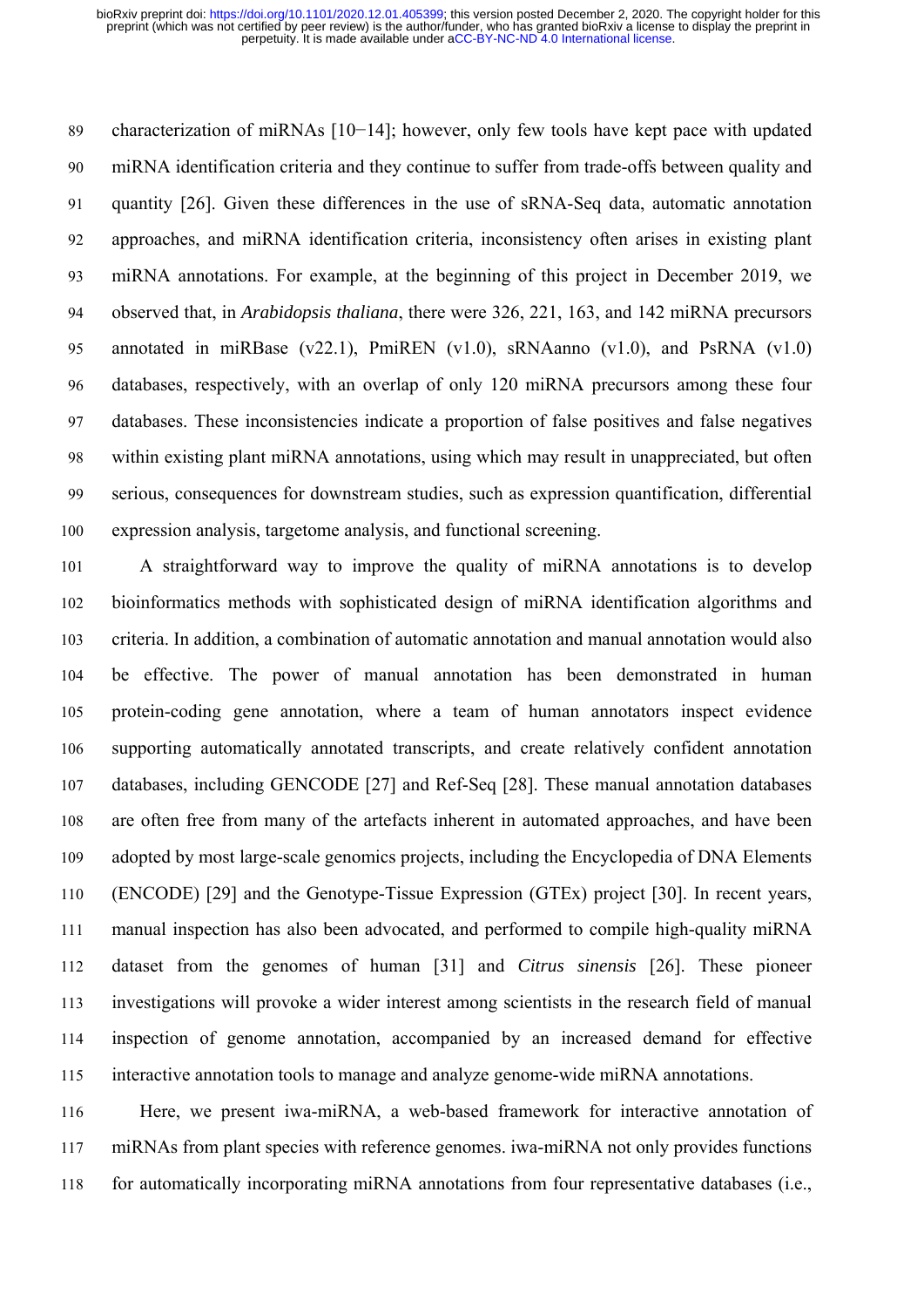119 miRBase, PmiREN, sRNAanno, and PsRNA), but also builds a bioinformatics pipeline 120 designed specifically to handle large-scale sRNA-Seq data for candidate miRNA prediction. 121 Both annotated and predicted miRNAs are aggregated into a comprehensive list of miRNA 122 candidates. Two miRNA selection approaches, high-throughput criteria and machine 123 learning-based, are provided to assist the selection of promising miRNA candidates, based on 124 the sequence-, structure-, and expression-based features. To enhance the accessibility of 125 miRNA annotation, iwa-miRNA generates a report page with detailed information 126 customized by feature types for each selected miRNA, facilitating convenient miRNA 127 refinement during manual curation. The source codes of iwa-miRNA have been combined 128 into a Galaxy platform, which are organized with a user-friendly web interface, and 129 supported with extensive user documents. With these flexible, interactive, easy-to-use 130 features, iwa-miRNA can generate a comprehensive collection of miRNA candidates and 131 allows users to interrogate miRNA annotation in a straightforward way, without the need for 132 computational skills. We provide examples of the application of iwa-miRNA for miRNA 133 annotation of *Arabidopsis thaliana*, maize (*Zea mays* L.), and hexaploid bread wheat 134 (*Triticum aestivum* L.).

135

#### 136 **Method**

137 The iwa-miRNA comprises three modules: *MiRNA Compilation, MiRNA Selection,* and 138 *Manual Curation* (**Figure 1; Table 1**). The source codes of the modules and their 139 dependencies are fully organized within the Galaxy framework. iwa-miRNA can be expertly 140 implemented through a user-friendly web interface, and summarizes the results into HTML 141 pages, using Rmarkdown for easy visualization, interpretation, and sharing.

142 *MiRNA Compilation* (Module I): This module generates a comprehensive collection of 143 miRNA candidates by aggregating already annotated miRNAs from four plant miRNA 144 databases (i.e., miRBase, PmiREN, sRNAanno, and PsRNA) and predicted miRNAs from 145 user-submitted sRNA-Seq data (Figure 1A). For a plant species of interest, all miRNA 146 annotations (e.g. name, sequence, genomic coordinates, and so on) provided by the four 147 miRNA databases are automatically retrieved using the "miRNARetrival" function. miRNA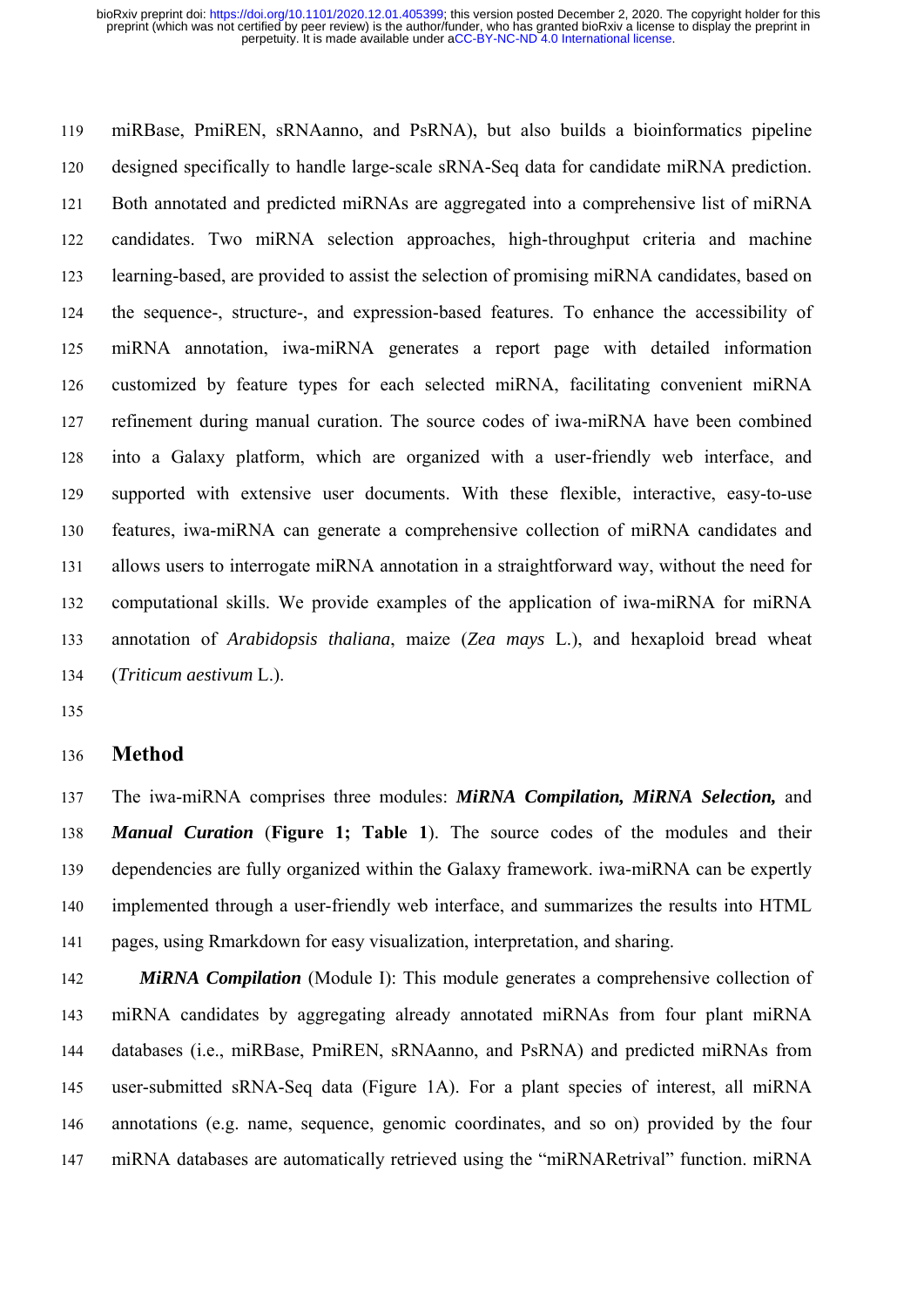148 prediction is accomplished using the "miRNAPredict" function, which is specifically 149 designed for parallel analysis of large-volume sRNA-Seq data. This function is based on a 150 series of bioinformatics tools and custom scripts required for read cleaning (FASTX-Toolkit 151 v0.0.14; http://hannonlab.cshl.edu/fastx\_toolkit), genome mapping of reads (Bowtie v1.2.3 152 [32]), and miRNA prediction (miRDeep-P2 [12] and miRCat2 [33]). iwa-miRNA accepts the 153 inputs of target genome sequences in FASTA format and corresponding annotations in 154 GFF3/GTF format, which can be directly submitted by users or automatically fetched from 155 the Ensembl Plants (https://plants.ensembl.org) database using the 'genomePrepare' tool. For 156 miRNA annotations from different versions of the genome, the 'miRNATranslate' function 157 can be used to translate annotated miRNAs into the genomic coordinate system of the target 158 genome by performing miRNA precursor-to-genomic alignment using GMAP (v2019.09.12) 159 [34]. All miRNA candidates are finally organized using a uniform naming scheme and 160 genomic coordinates.

161 *MiRNA Selection* (Module II): This module selects a subset of miRNA candidates that 162 are regarded as promising miRNAs, according to the high-throughput criteria and/or using a 163 machine learning-based approach (Figure 1B). For the latter miRNA selection approach, 164 iwa-miRNA builds a one-class support vector machine (SVM) classifier [35] to predict if 165 tested miRNA candidates are potentially real miRNAs or not (see File S1 and Table S1 for 166 details). iwa-miRNA is user friendly, in that users can tune corresponding parameters 167 according to the sRNA-Seq data at hand. A set of default parameters, derived from our own 168 analysis experience, are also provided to assist non-expert users within their analyses.

169 *Manual Curation* (Module III): This module provides the information for all miRNA 170 candidates generated during the compilation and selection processes, and creates a summary 171 page for rapid curation of the quality of selected miRNAs (Figure 1C). For miRNAs of 172 interest, users can further inspect them by entering into the corresponding report pages, which 173 provides more detailed information customized by feature types and visualized using various 174 plot styles. A secondary structure plot is generated to display the location of a mature miRNA 175 within the precursor sequence and quality-profiling results. Read stacks are plotted to show 176 the read support of identified miRNAs. A boxplot is used to visualize miRNA expression 177 patterns and arm selection events across different samples. A bipartite network is constructed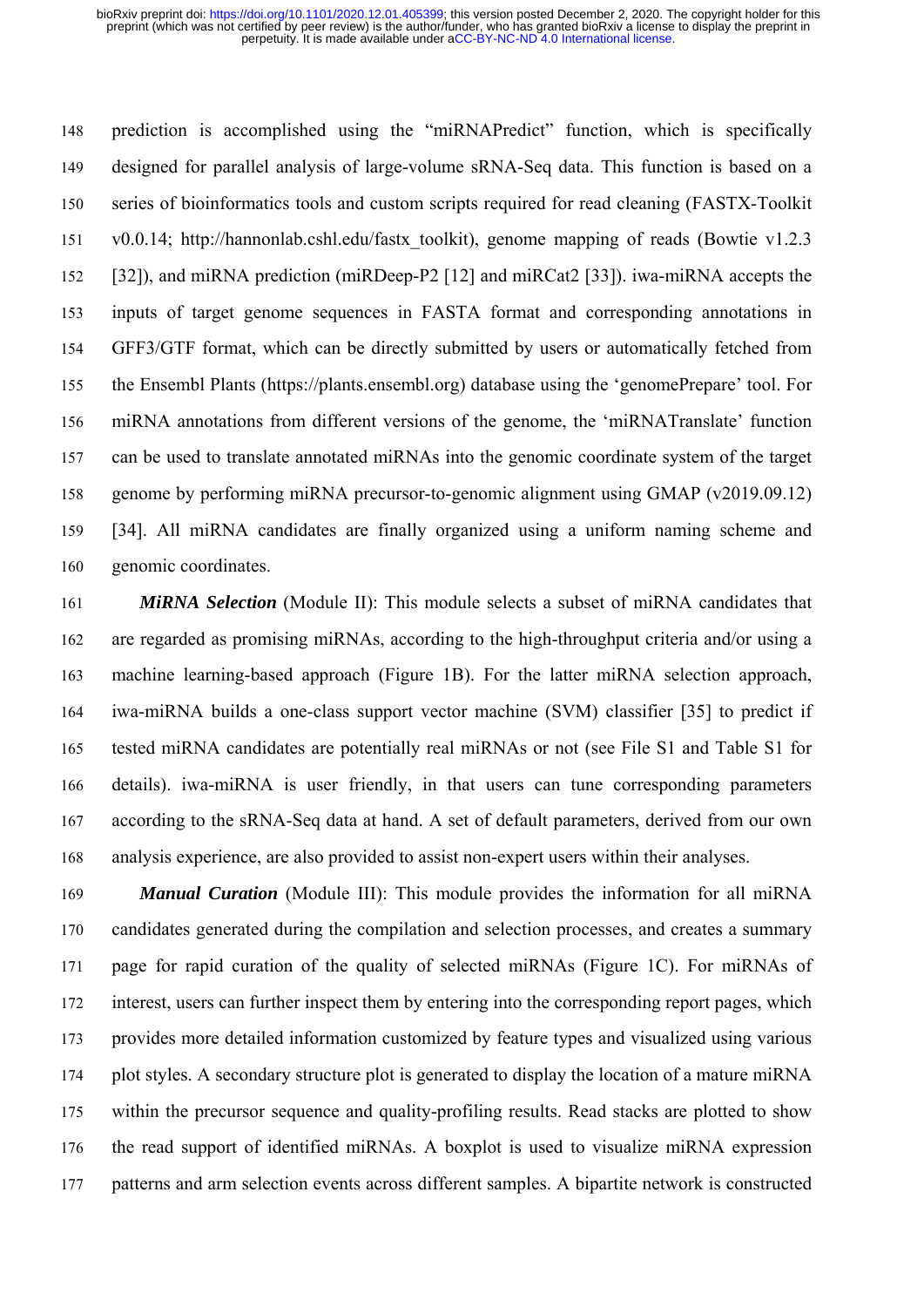178 to depict miRNA-target interactions predicted by psRNAtarget [36]. Users can update the list 179 of selected miRNAs in a dynamic manner through adjusting criteria thresholds, or by direct 180 deletion from the summary page. Selected miRNAs are finally exported into table, 181 GFF3/GTF, and FASTA format files for downstream exploratory analysis (Figure 1D).

182

## 183 **Results**

184 We illustrate the efficiency of iwa-miRNA for miRNA annotation of three plant genomes of 185 different complexity. Among these applications, four databases (miRBase, PmiREN, 186 sRNAanno, and PsRNA) and a set of publicly available sRNA-Seq datasets were used to 187 generate candidate miRNAs. Both high-throughput criteria and one-class SVM with default 188 parameters (Figure 1B) were used to identify promising miRNA candidates.

189

## 190 **Cases 1: Application of iwa-miRNA for miRNA annotation in** *Arabidopsis*

191 As an initial demonstration of our framework, we looked at the long-studied and extensively 192 annotated miRNAs of the model plant species, *Arabidopsis*, which has a relatively small 193 genome of ~135 Mb. In *Arabidopsis*, miRNAs have been studied for over 18 years [37−39], 194 and explored using more than 2000 sRNA-Seq datasets [40]. Using iwa-miRNA, we obtained 195 a total of 365 miRNA precursors corresponding to 625 mature forms, from the four databases 196 (miRBase, PmiREN, sRNAanno, and PsRNA; **Figure 2**A; Table S2). Using 1063 sRNA-Seq 197 datasets (see details in File S1) for Columbia ecotype of *Arabidopsis* as inputs, iwa-miRNA 198 predicted 435 miRNA precursors, 302 of which were not previously annotated in any of the 199 four plant miRNA databases. This resulted in generation of 667 miRNA precursor candidates, 200 corresponding to 1190 mature miRNA candidates for *Arabidopsis* (Table S2).

201 Newly predicted miRNA precursors were expressed at remarkably lower expression 202 levels and with less breath than those that were already annotated (Figure 2B−2C), indicating 203 the potential importance of iwa-miRNA in identifying miRNA precursors with 204 tissue-/cell-type/developmental-stage specific expression and/or low expression patterns. 205 There were 330 miRNA precursor candidates that passed the high-throughput criteria 206 (denoted as Ara-Set1), 203 of which were annotated in at least one of the four databases.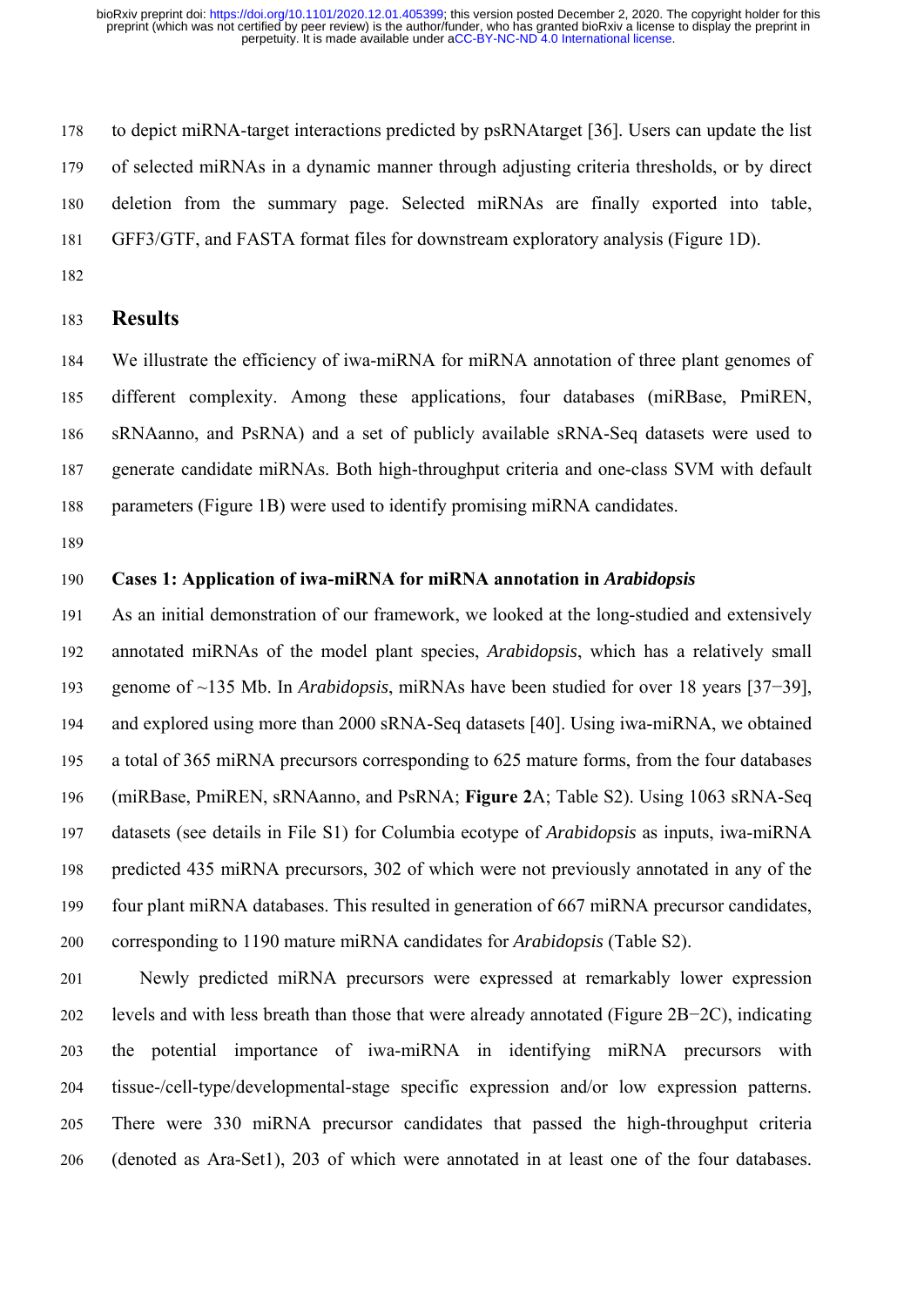207 Using iwa-miRNA, we were able to characterize these 667 candidate miRNA precursors 208 using 219 sequence features, 382 structural features, and 1,063 expression features (i.e., 209 transcripts per million [TPM] values across all samples), providing an opportunity to predict 210 miRNAs using machine learning approaches (see File S1 for details). Using 365 already 211 annotated miRNA precursors as positive samples, iwa-miRNA built a one-class SVM 212 classifier to predict 308 miRNA precursor candidates (Ara-Set2) as true positives. There were 213 208 candidate miRNA precursors in common between Ara-Set1 and Ara-Set2 (Figure 2D). 214 For newly predicted miRNA precursors, 15 candidates (five from each region of the Venn 215 diagram at the bottom of Figure 2D) were randomly selected for validation using quantitative 216 real-time polymerase chain reaction (qRT-PCR) experiments, in which mature sequences 217 were amplified with specifically designed primers (Table S3). Three miRNA precursor 218 candidates were excluded because their mature sequences were not unique in the *Arabidopsis* 219 reference genome sequence. These wet laboratory experiments validated 11 candidates as 220 expressed in a mixed sample of *Arabidopsis* roots, shoots, leaves, and flowers (Figure 2E; 221 File S1). These results provide evidence to confidently annotate *Arabidopsis* miRNAs using 222 iwa-miRNA, although further validation experiments at large scale are desirable.

223 For each miRNA precursor candidate, iwa-miRNA assigns an identifier *via* a uniform 224 naming scheme and the corresponding uniform resource identifier (URI) is hyperlinked to an 225 HTML web page reporting a detailed description of feature information for manual 226 inspection (**Figure 3**A). Figure 3B shows the report page of a representative example 227 "ath-MIR156b", which regulates vegetative phase change and recurring environmental stress 228 by repressing squamosa promoter binding protein-like (SPL) transcription factors [41,42]. 229 The precursor of miR156b produces two mature miRNAs of different lengths: a 20-nt 230 miRNA from the 5' arm (miR156b-5p) and a 23-nt miRNA from the 3' arm (miR156b-3p). 231 The former is high levels in root, leaf, and seed tissues, while the latter is preferentially 232 expressed in root.

233

## 234 **Cases 2: Application of iwa-miRNA for miRNA annotation in maize**

235 The successful application of iwa-miRNA to miRNA annotation in *Arabidopsis* prompted us 236 to evaluate its value for analysis of plants with larger, more complex genomes. Here we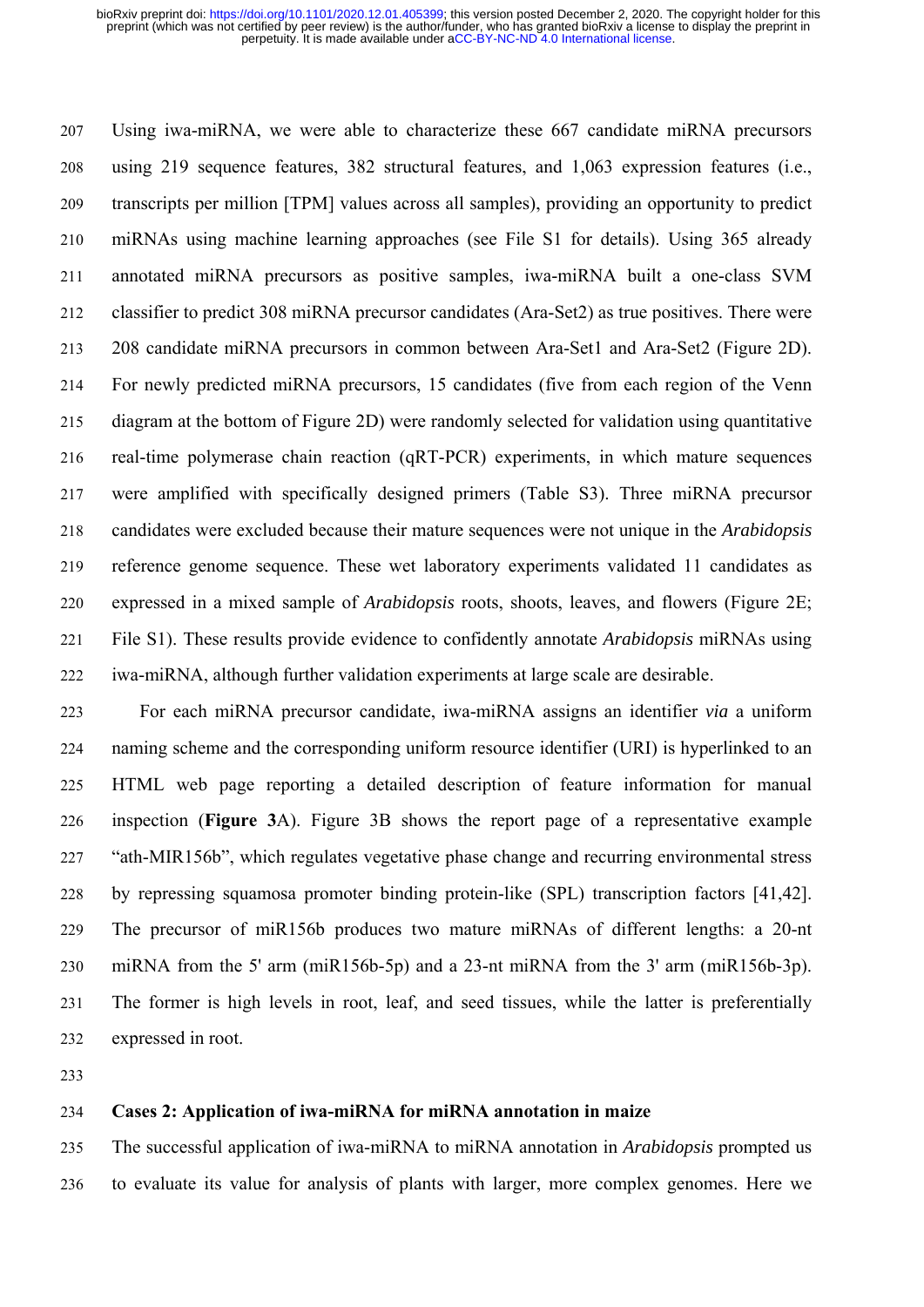237 focused on the model crop, maize, specifically the B73 inbred line, which has a reference 238 genome of 2.3 Gb, more than 80% of which comprises transposable elements and other 239 repeat sequences [43]. iwa-miRNA obtained a total of 619 miRNA precursors, which 240 correspond to 893 mature forms, from the four databases (**Figure 4**A). For each database, the 241 proportion of uniquely annotated maize miRNA precursors was markedly different from that 242 observed in *Arabidopsis* (Table S4). This difference underscores the importance of 243 performing an aggregation analysis and manual inspection of miRNA annotations from 244 different sources. Further, on integrative analysis of 195 sRNA-seq datasets obtained from 245 previously reported work [44], a total of 1241 miRNA precursor candidates were identified, 246 622 of which were previously un-annotated in any of the four plant miRNA databases (Table 247 S5).

248 Using iwa-miRNA, 886 miRNA precursors were selected for downstream analysis: 588 249 passed with the high-throughput criteria (maize-Set1) and 704 predicted by the one-class 250 SVM classifier (maize-Set2) (Figure 4B). One of the SVM-predicted miRNAs, 251 zma-miR\_N85a-5p, had already been validated by qRT-PCR in our recently published paper 252 [44], and exhibited a specifical expression pattern in seed tissues. Of these 886 miRNA 253 precursors, 381 exhibited broad expression patterns, having  $\geq 1$  TPM in more than 50% of 254 195 samples (Figure 4C).

255 Preliminary statistical analysis showed that most novel miRNAs were 21-nt and 22-nt in 256 length (Table S5). Novel miRNAs were predominantly from intergenic regions and 257 transposable elements (Figure 4D). Some newly predicted miRNAs are statistically 258 associated with maize traits. As shown in Figure 4E, in the tail region of zma-miR\_N221a-5p, 259 there is a single nucleotide polymorphism (SNP; rs#chr6: 22134053) that has been reported 260 to be significantly associated with the metabolic trait 261 "Np.Npp Feruloyl.caffeoyl spermidine derivative  $E1$ " (*P*-value = 4.7E-6) [45]. This 262 genetic variant (AA/GG) may influence target gene selection (56 *vs*. 51 genes; 30 263 overlapped). These preliminary results indicate the efficiency and power of interactive 264 annotation of miRNAs in crop plants with complex genomes.

265

## 266 **Cases 3: Application of iwa-miRNA for miRNA annotation in wheat**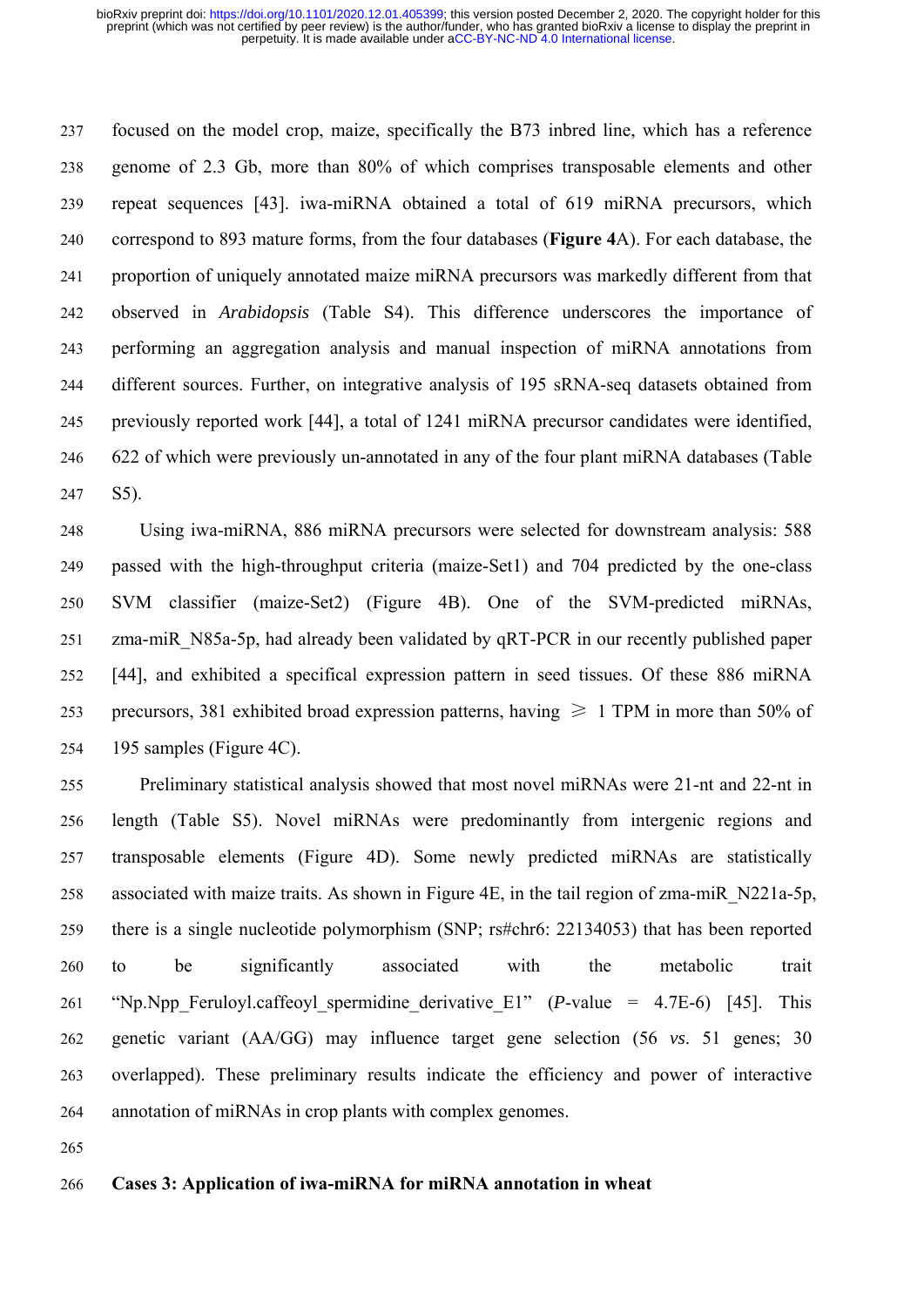267 Finally, we showcased the application of iwa-miRNA to miRNA annotation in a more 268 complex crop plant, hexaploid (AABBDD) bread wheat (*Triticum aestivum*), which has an 269 even larger genome  $(\sim 17 \text{ Gb})$ , with a more complex repeat landscape, than that of maize [46]. 270 In addition to this, the wheat genome also presents other specific challenges, such as the 271 composition of three closely-related and independently maintained subgenomes. Given that 272 miRNAs were previously annotated based on different versions of the wheat reference 273 genome from the four plant miRNA databases, iwa-miRNA first unified the miRNA 274 annotation by mapping miRNA precursor sequences to the latest wheat reference genome 275 (IWGSC RefSeq v1.0; https://plants.ensembl.org/Triticum\_aestivum) using GMAP 276 (v2019.09.12). Then, it was applied to predict miRNA precursors from 95 sRNA-Seq datasets 277 (see details in File S1; Table S6), resulting in a list of 2857 miRNA precursor candidates in 278 wheat (**Figure 5**A; Table S7). Subsequently, 2030 miRNA precursor candidates were 279 selected, based on high-throughput criteria (wheat-Set1; 1617 miRNA precursor candidates) 280 and one-class SVM prediction (wheat-Set2; 1410 miRNA precursor candidates) (Figure 5B). 281 Finally, these 2030 selected miRNA precursors, corresponding to 2163 mature miRNAs, 282 were organized into a summary page for future experimental validation and functional 283 exploration.

284 Of 2030 miRNA precursors, 1926 were clearly located on the three subgenomes, among 285 which the D subgenome contained significantly fewer miRNA precursors than the A and B subgenomes (571 *vs.* 611 and 744, respectively;  $\gamma^2$  test, *P* < 0.001). This result suggests that 287 there may be subgenome bias within these annotated miRNAs. Of 1926 miRNA precursors 288 (A: 611; B: 744; D: 571), 1919 formed 1565 homologous groups of eight A:B:D 289 configurations: 1:1:1 (118), 1:1:0 (23), 1:0:1 (33), 0:1:1 (31), 1:0:0 (417), 0:1:0 (561), 0:0:1 290 (370), and others (12) (Figure 5C; Table S8). Further, 7.54% (118/1565) of groups of 291 homologous miRNA genes contained triads, with a single gene copy per subgenome. Among 292 these 118 triads, 17 groups exhibited differences in mature sequences and expression levels 293 (Figure 5D). A representative example is Tae-MIR408a/c/f, which has been linked to salt 294 stress response and leaf polarity in wheat [5,47,48]. Among the A, B, and D subgenomes, 295 there is a single nucleotide difference exists in the Tae-MIR408a/c/f 5' mature sequence (A/B 296 *vs*. D) and the 3' mature sequence (A/D *vs*. B), resulting in identification of four mature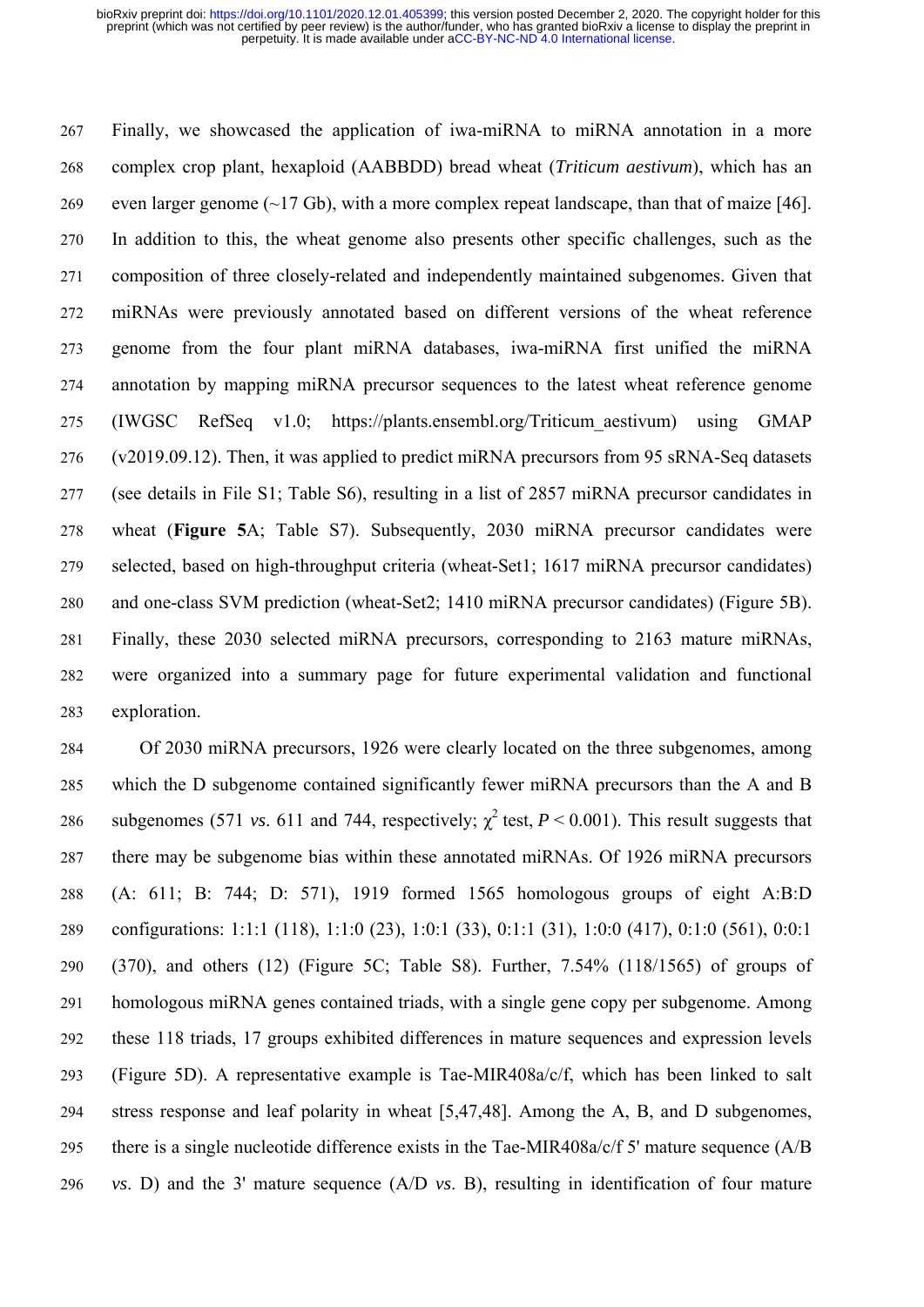297 sequences: Tae-miR408a-5p, Tae-miR408c/f-5p, Tae-miR408a/c-3p, and Tae-miR408f-3p 298 (Figure 5E). These four sequences exhibit different expression patterns in leaf and grain 299 tissues (Figure 5F). Tae-miR408a-5p and Tae-miR408c/f-5p were highly expressed in grain 300 and leaf, respectively. Further, Tae-miR408a/c-3p was mainly expressed in leaf, while 301 Tae-miR408f-3p had no expression in any tissues tested. A nucleotide difference in mature 302 sequences also results in diversity in target genes (Figure 5G). These results indicate that the 303 comprehensive annotation of miRNAs provides opportunities to explore evolution and 304 functional diversification of miRNAs in polyploid plants, including hexaploid bread wheat. 305

## 306 **Discussion**

307 MiRNAs have been the subject of extensive research over the past 20 years [39,49]; however, 308 annotating miRNAs at the genome scale is not straightforward, not only because of the 309 experimental difficulty in capturing some miRNAs with low- or context-specific expression 310 patterns, but also owning to the computational difficulties in accurately distinguishing signals 311 from noises within genomic sequences and sRNA-Seq data. To facilitate miRNA annotation, 312 we have developed an interactive annotation framework, iwa-miRNA, with a user-friendly 313 interface, to compile, select, and manually curate miRNAs from plant species with reference 314 genomes.

315 Compared with existing miRNA-related bioinformatics annotation databases and tools, 316 iwa-miRNA has several distinguishing features.

317 First, iwa-miRNA bridges the gap between existing annotations provided by public 318 miRNA databases and new predictions from sRNA-Seq datasets. Most miRNA databases are 319 periodically updated; however, they cannot integrate new miRNAs predicted from the rapidly 320 accumulating sRNA-Seq data in a timely manner. In contrast, many bioinformatics tools have 321 been designed with the sole purpose of predicting miRNAs from sRNA-Seq data, with less 322 consideration of miRNA annotations provided by different databases. This issue was recently 323 addressed by miRCarta [50], which collects novel human miRNA candidates and augments 324 the annotation information provided by miRBase. Unlike miRCarta, iwa-miRNA tackles this 325 deficiency with an emphasis on plant miRNAs. We suggest that, in the future, more attention 326 should be paid to bridging the gap between miRNA annotations and predictions in plants,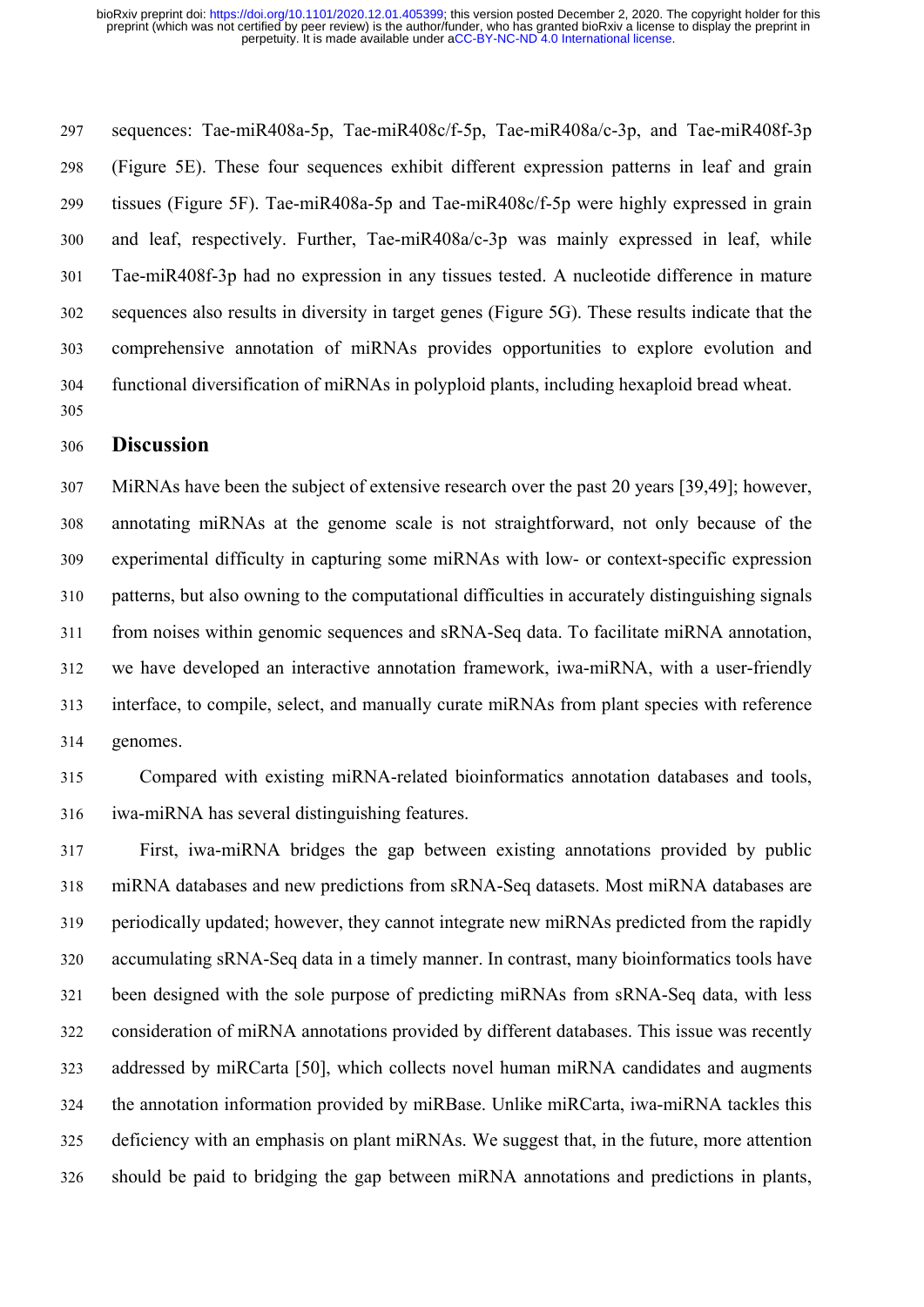327 human, and other species.

328 Second, iwa-miRNA provides a new way to interactively select promising miRNAs. The 329 aggregation of already annotated and newly predicted miRNAs generates a 330 comprehensive collection of miRNA candidates, which certainly contain false positive hits, 331 as well as interesting candidates (especially those expressed in 332 tissue-/cell-type/developmental-stage specific patterns) for further validation. In previous 333 studies, miRNA candidates were selected according to pre-defined rules, with 'black box' 334 type functionality. The reliability of computationally annotated miRNAs is difficult to judge, 335 particularly for scientists who are not involved in the process of miRNA prediction and 336 annotation. iwa-miRNA provides a visualization of the sequence-, structure-, and 337 expression-based features used in miRNA selection. In this way, with accessible miRNA 338 annotation, researchers (both annotators and bench scientists) can manage miRNA selection 339 in a dynamic manner, thus conveniently selecting promising candidates for further 340 exploratory analysis and experimental validation.

341 Third, iwa-miRNA is user-friendly and can be deployed as a web application for easy 342 accessibility and public/private data analysis. To facilitate the application of iwa-miRNA, all 343 source codes and dependencies have been integrated into the Galaxy system, followed by 344 packaging an independent runtime environment into a Docker image. This enables 345 compatibility and portability: users can launch iwa-miRNA using a simple command, 346 regardless of which operation system (Windows, Linux, or Macintosh), is used. Through a 347 simple graphical interface, users can use this 'one-stop' systematic platform to mine 348 massively accessible sRNA-Seq datasets and miRNA annotation. iwa-miRNA is also 349 integrated with an Rmarkdown-based HTML report, to return interactive tables, 350 publication-grade plots, and reproducible operations.

351 iwa-miRNA also suffers from some limitations. It cannot handle sRNA-Seq data from 352 species without genome sequences. Recent RNA-Seq data analysis revealed that unmapped 353 reads can serve as a valuable resource for new gene discovery [51]. In the current version, 354 iwa-miRNA ignores sequencing reads that do not map to the reference genome. Since the 355 main purpose of this study was to develop a platform that facilitates integrative annotation of 356 miRNAs, iwa-miRNA has limited ability to perform downstream analysis of selected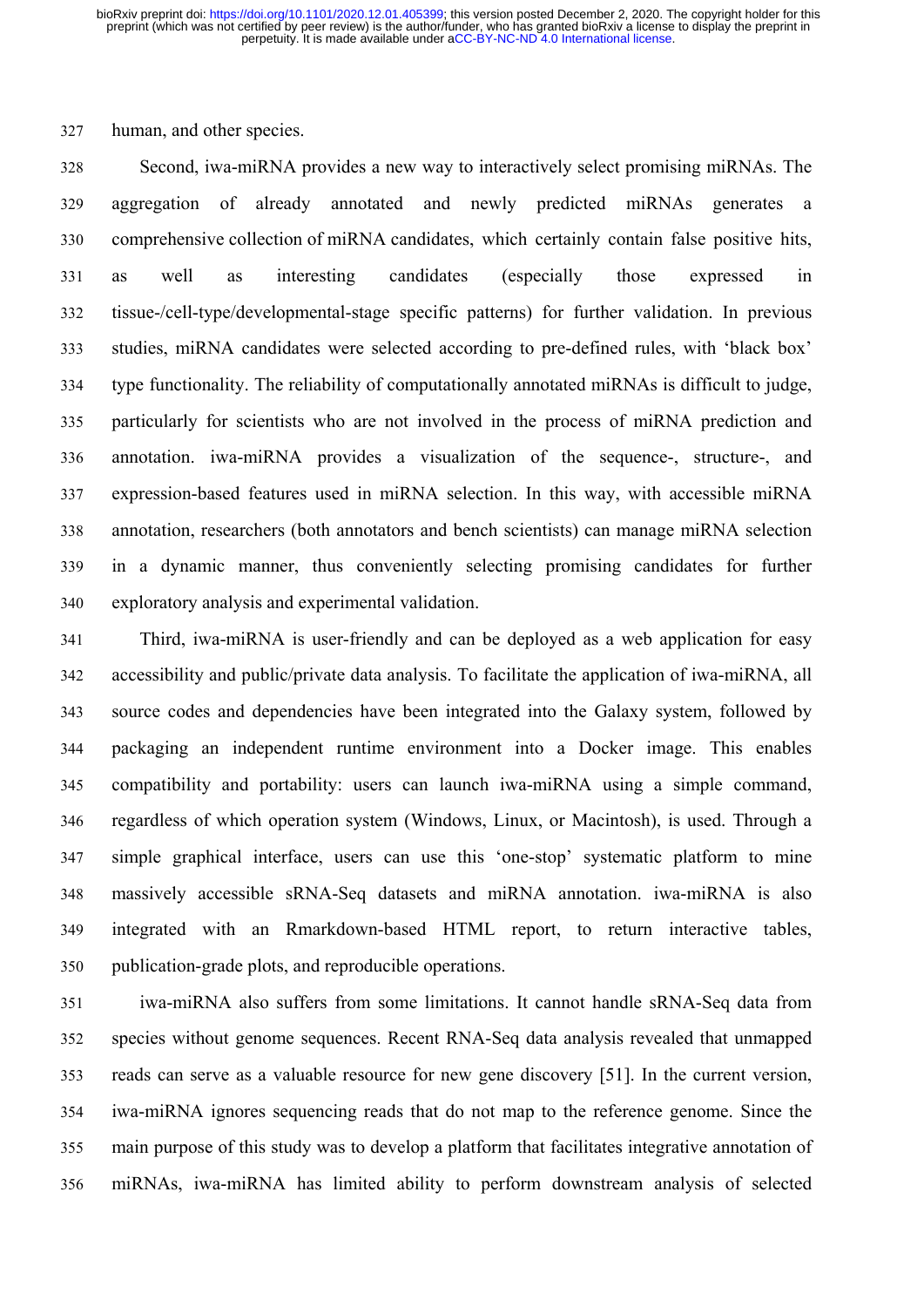357 miRNAs, such as enrichment analysis (e.g. microRNA gene ontology annotations and 358 miRNA set enrichment analysis) and comparative analysis between different species [52−54]. 359 It should be also noted that there may be some false positives contained in the selected list of 360 miRNA candidates. Further "wet" experiments should be performed to validate miRNA 361 candidates of particular interest before any functional investigation.

362

## 363 **Future work**

364 The iwa-miRNA project continues to be developed and improved. In future versions of 365 iwa-miRNA, we plan to develop new functional modules to analyze sRNA-Seq data for 366 species without a reference genome, identify candidate miRNAs from unmapped reads, and 367 provide more downstream exploratory analysis. We invite researchers to use the iwa-miRNA 368 platform to carry out large-scale sRNA-Seq data analysis on their local computers. Research 369 collaborations are welcome, in particular for researchers without high-throughput 370 computational resources.

371

## 372 **Data availability**

373 iwa-miRNA Docker image is available at https://hub.docker.com/r/malab/iwa-mirna. Source 374 codes and user manual are available at https://github.com/cma2015/iwa-miRNA. The 375 prototype web server of iwa-miRNA is accessible at http://iwa-miRNA.omicstudio.cloud/. 376

## 377 **CRediT authorship contribution statement**

378 **Ting Zhang**: Methodology, Software, Formal analysis, Data curation, Visualization, Writing 379 - original draft, Writing - review & editing. **Jingjing Zhai**: Methodology, Software, Formal 380 analysis, Writing - review & editing. **Xiaorong Zhang**: Data curation, Software. **Lei Ling**: 381 Software, Formal analysis. **Menghan Li**: Data curation. **Shang Xie**: Software. **Minggui**  382 **Song**: Software, Visualization. **Chuang Ma**: Conceptualization, Methodology, Supervision, 383 Funding acquisition, Project administration, Writing - original draft, Writing - review & 384 editing. All authors read and approved the final manuscript.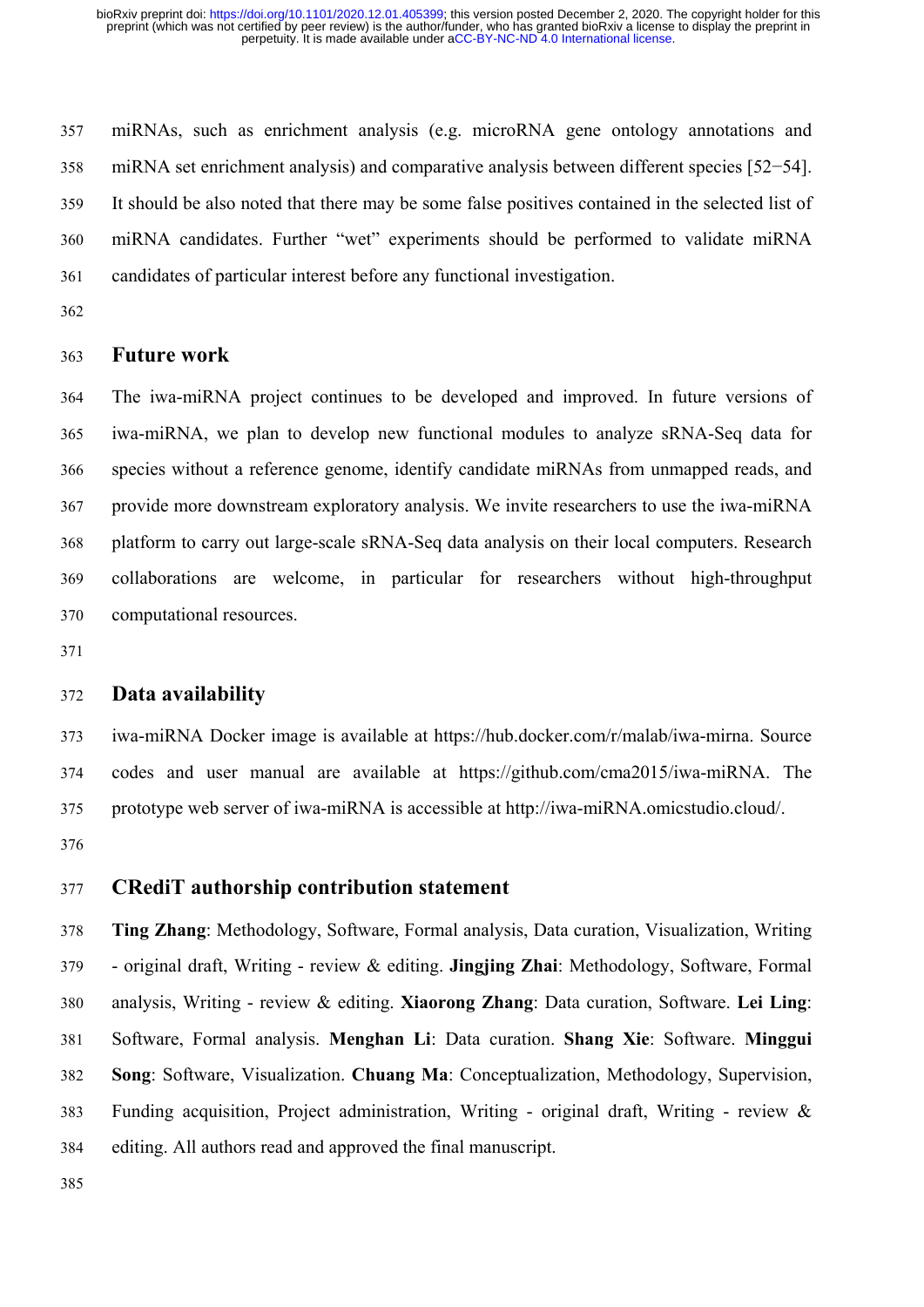## 386 **Competing interests**

387 The authors have declared no competing interests.

388

## 389 **Acknowledgements**

390 We thank High-Performance Computing (HPC) of Northwest A&F University for providing 391 computing resources. This work has been supported by the National Natural Science 392 Foundation of China (31570371), the Youth 1000-Talent Program of China, the Hundred 393 Talents Program of Shaanxi Province of China, and the Fundamental Research Funds for the 394 Central Universities (2452020041).

395

# 396 **Authors' ORCID IDs**

- 397 0000-0002-1360-7683 (Ting Zhang)
- 398 0000-0002-1535-3103 (Jingjing Zhai)
- 399 0000-0001-6916-4407 (Xiaorong Zhang)
- 400 0000-0001-6426-533X (Lei Ling)
- 401 0000-0001-8038-8559 (Menghan Li)
- 402 0000-0002-9751-1418 (Shang Xie)
- 403 0000-0002-4406-3877 (Minggui Song)
- 404 0000-0001-9612-7898 (Chuang Ma)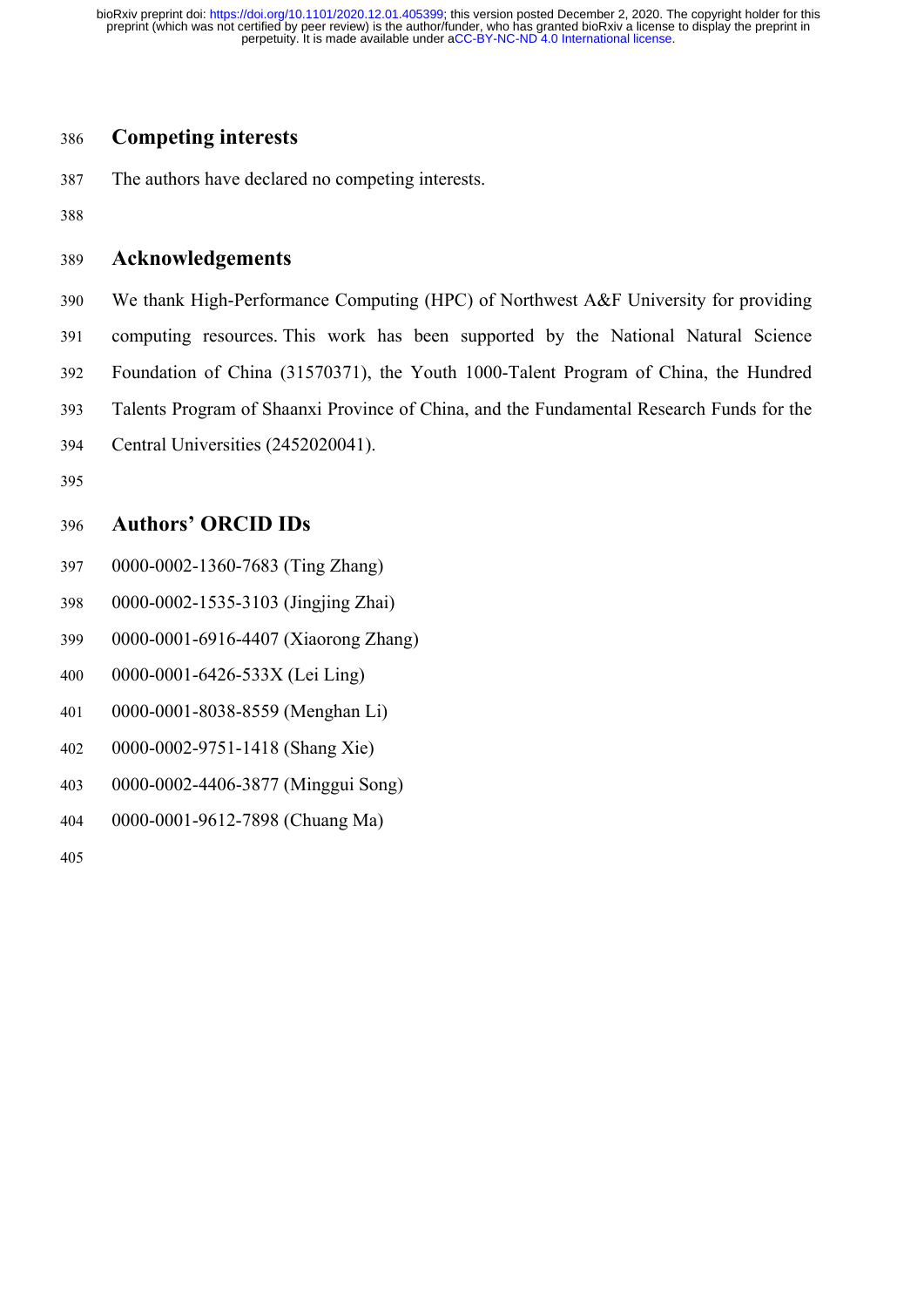## 406 **References**

- 407 [1] Yu Y, Jia T, Chen X. The 'how' and 'where' of plant microRNAs. New Phytol 408 2017;216:1002−17.
- 409 [2] D'Ario M, Griffiths-Jones S, Kim M. Small RNAs: big impact on plant development.
- 410 Trends Plant Sci 2017;22:1056−68.
- 411 [3] Moran Y, Agron M, Praher D, Technau U. The evolutionary origin of plant and animal
- 412 microRNAs. Nat Ecol Evol 2017;1:27.
- 413 [4] Voinnet O. Origin, biogenesis, and activity of plant microRNAs. Cell 2009;136:669−87.
- 414 [5] Tang J, Chu C. MicroRNAs in crop improvement: fine-tuners for complex traits. Nat
- 415 Plants 2017;3:17077.
- 416 [6] Artzi S, Kiezun A, Shomron N. miRNAminer: a tool for homologous microRNA gene
- 417 search. BMC Bioinformatics 2008;9:39.
- 418 [7] Meng J, Liu D, Sun C, Luan Y. Prediction of plant pre-microRNAs and their microRNAs
- 419 in genome-scale sequences using structure-sequence features and support vector machine.
- 420 BMC Bioinformatics 2014;15:423.
- 421 [8] Cui H, Zhai J, Ma C. miRLocator: machine learning-based prediction of mature 422 microRNAs within plant pre-miRNA sequences. PLoS One 2015;10:e0142753.
- 423 [9] Axtell MJ. ShortStack: comprehensive annotation and quantification of small RNA genes. 424 RNA 2013;19:740−51.
- 425 [10] Lei J, Sun Y. miR-PREFeR: an accurate, fast, and easy-to-use plant miRNA prediction 426 tool using small RNA-Seq data. Bioinformatics 2014;30:2837−9.
- 427 [11] Evers M, Huttner M, Dueck A, Meister G, Engelmann JC. miRA: adaptable novel 428 miRNA identification in plants using small RNA sequencing data. BMC Bioinformatics 429 2015;16:370.
- 430 [12] Kuang Z, Wang Y, Li L, Yang X. miRDeep-P2: accurate and fast analysis of the 431 microRNA transcriptome in plants. Bioinformatics 2019;35:2521−2.
- 432 [13] Aparicio-Puerta E, Lebron R, Rueda A, Gomez-Martin C, Giannoukakos S, Jaspez D, et
- 433 al. sRNAbench and sRNAtoolbox 2019: intuitive fast small RNA profiling and differential
- 434 expression. Nucleic Acids Res 2019;47:W530−5.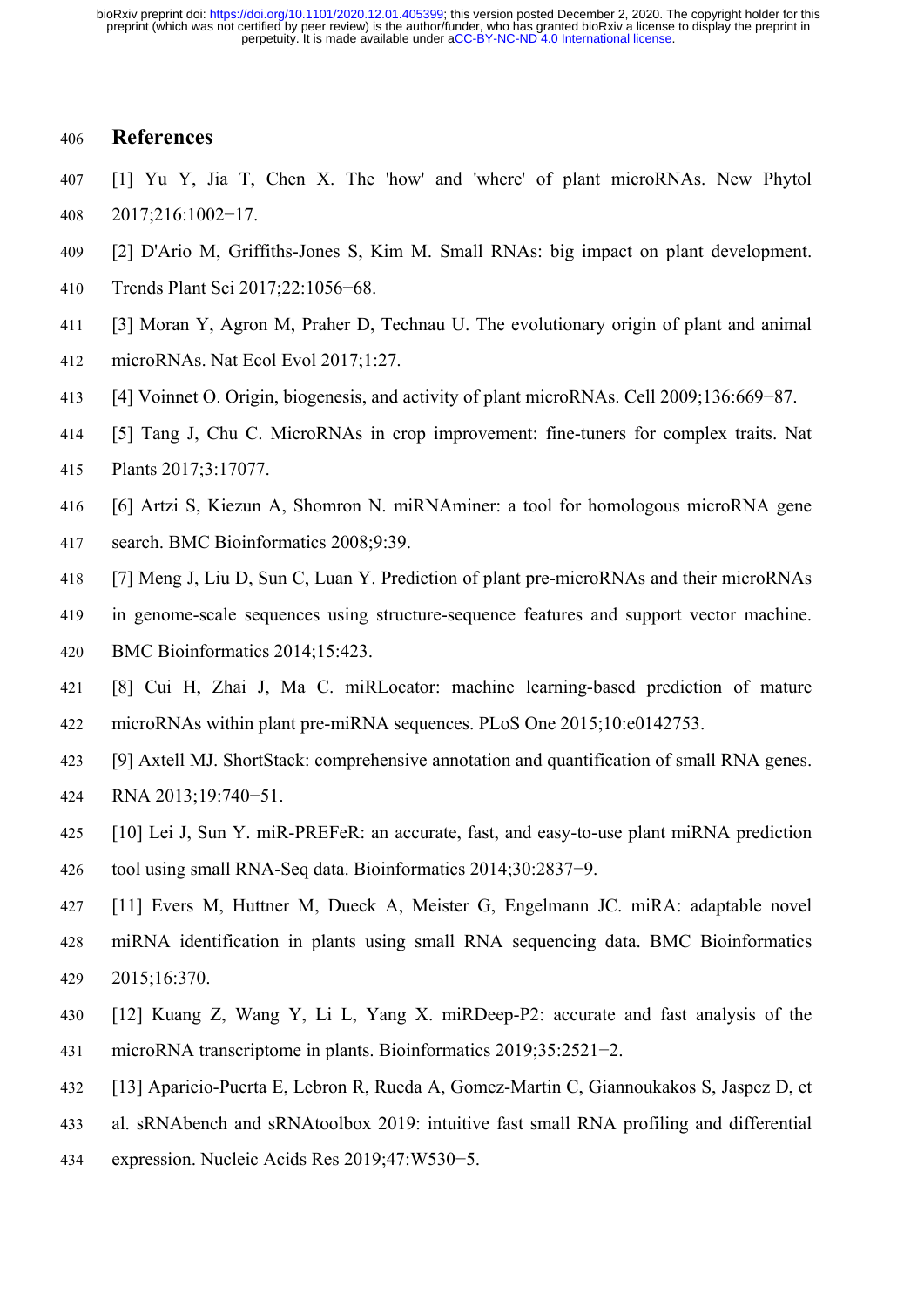- 435 [14] Liu Q, Ding C, Lang X, Guo G, Chen J, Su X. Small noncoding RNA discovery and
- 436 profiling with sRNAtools based on high-throughput sequencing. Brief Bioinform 2019; 437 bbz151.
- 438 [15] Kozomara A, Birgaoanu M, Griffiths-Jones S. miRBase: from microRNA sequences to
- 439 function. Nucleic Acids Res 2019;47:D155−62.
- 440 [16] Guo Z, Kuang Z, Wang Y, Zhao Y, Tao Y, Cheng C, et al. PmiREN: a comprehensive
- 441 encyclopedia of plant miRNAs. Nucleic Acids Res 2020;48:D1114−21.
- 442 [17] Chen C, Feng J, Liu B, Li J, Feng L, Yu X, et al. sRNAanno—a database repository of 443 uniformly-annotated small RNAs in plants. bioRxiv 2019:771121.
- 444 [18] Lunardon A, Johnson NR, Hagerott E, Phifer T, Polydore S, Coruh C, et al. Integrated
- 445 annotations and analyses of small RNA-producing loci from 47 diverse plants. Genome Res 446 2020;30:497−513.
- 447 [19] Axtell MJ, Meyers BC. Revisiting criteria for plant microRNA annotation in the era of
- 448 big data. Plant Cell 2018;30:272−84.
- 449 [20] Alles J, Fehlmann T, Fischer U, Backes C, Galata V, Minet M, et al. An estimate of the 450 total number of true human miRNAs. Nucleic Acids Res 2019;47:3353−64.
- 451 [21] Meyers BC, Axtell MJ, Bartel B, Bartel DP, Baulcombe D, Bowman JL, et al. Criteria
- 452 for annotation of plant MicroRNAs. Plant Cell 2008;20:3186−90.
- 453 [22] Morgado L, Johannes F. Computational tools for plant small RNA detection and 454 categorization. Brief Bioinform 2019;20:1181−92.
- 455 [23] Stegmayer G, Di Persia LE, Rubiolo M, Gerard M, Pividori M, Yones C, et al.
- 456 Predicting novel microRNA: a comprehensive comparison of machine learning approaches.
- 457 Brief Bioinform 2019;20:1607−20.
- 458 [24] Chen L, Heikkinen L, Wang C, Yang Y, Sun H, Wong G. Trends in the development of 459 miRNA bioinformatics tools. Brief Bioinform 2019;20:1836−52.
- 460 [25] Leclercq M, Diallo AB, Blanchette M. Computational prediction of the localization of
- 461 microRNAs within their pre-miRNA. Nucleic Acids Res 2013;41:7200−11.
- 462 [26] Taylor RS, Tarver JE, Foroozani A, Donoghue PC. MicroRNA annotation of plant
- 463 genomes − Do it right or not at all. Bioessays 2017;39.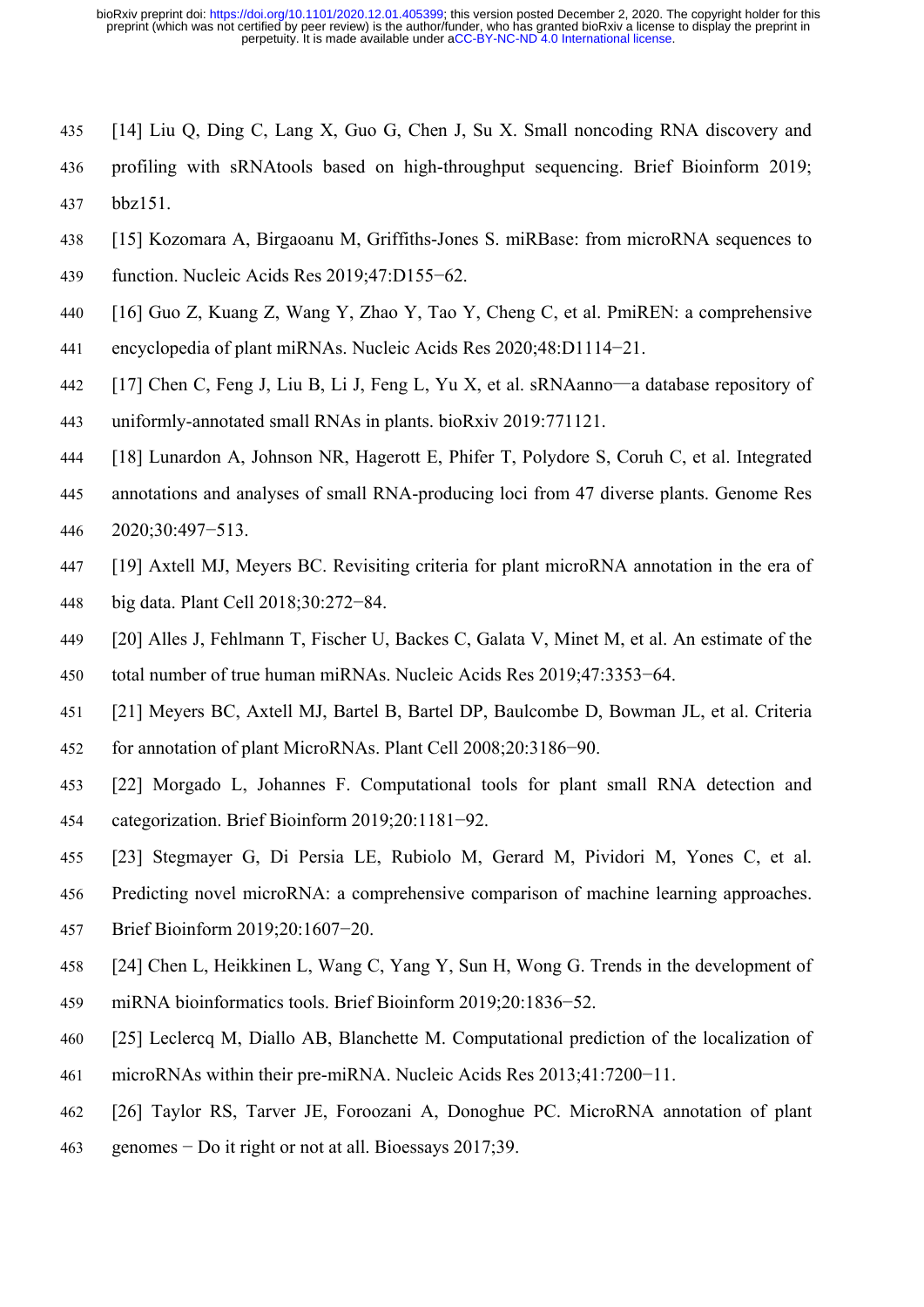- 464 [27] Harrow J, Denoeud F, Frankish A, Reymond A, Chen CK, Chrast J, et al. GENCODE:
- 465 producing a reference annotation for ENCODE. Genome Biol 2006;7 Suppl 1:S4.1−9.
- 466 [28] Haft DH, DiCuccio M, Badretdin A, Brover V, Chetvernin V, O'Neill K, et al. RefSeq:
- 467 an update on prokaryotic genome annotation and curation. Nucleic Acids Res 468 2018;46:D851−60.
- 469 [29] Consortium EP. An integrated encyclopedia of DNA elements in the human genome. 470 Nature 2012;489:57−74.
- 471 [30] Consortium GT. The Genotype-Tissue Expression (GTEx) project. Nat Genet 472 2013;45:580−5.
- 473 [31] Fromm B, Billipp T, Peck LE, Johansen M, Tarver JE, King BL, et al. A uniform system
- 474 for the annotation of vertebrate microRNA genes and the evolution of the human 475 microRNAome. Annu Rev Genet 2015;49:213−42.
- 476 [32] Langmead B, Trapnell C, Pop M, Salzberg SL. Ultrafast and memory-efficient 477 alignment of short DNA sequences to the human genome. Genome Biol 2009;10:R25.
- 478 [33] Paicu C, Mohorianu I, Stocks M, Xu P, Coince A, Billmeier M, et al. miRCat2: accurate
- 479 prediction of plant and animal microRNAs from next-generation sequencing datasets. 480 Bioinformatics 2017;33:2446−54.
- 481 [34] Wu TD, Watanabe CK. GMAP: a genomic mapping and alignment program for mRNA 482 and EST sequences. Bioinformatics 2005;21:1859−75.
- 483 [35] Chang C-C, Lin C-J. LIBSVM: a library for support vector machines. ACM transactions 484 on intelligent systems and technology (TIST) 2011;2:1−27.
- 485 [36] Dai X, Zhuang Z, Zhao PX. psRNATarget: a plant small RNA target analysis server
- 486 (2017 release). Nucleic Acids Res 2018;46:W49−54.
- 487 [37] Llave C, Kasschau KD, Rector MA, Carrington JC. Endogenous and 488 silencing-associated small RNAs in plants. Plant Cell 2002;14:1605−19.
- 489 [38] Park W, Li J, Song R, Messing J, Chen X. CARPEL FACTORY, a Dicer homolog, and
- 490 HEN1, a novel protein, act in microRNA metabolism in *Arabidopsis thaliana*. Curr Biol 491 2002;12:1484−95.
- 492 [39] Reinhart BJ, Weinstein EG, Rhoades MW, Bartel B, Bartel DP. MicroRNAs in plants.
- 493 Genes Dev 2002;16:1616−26.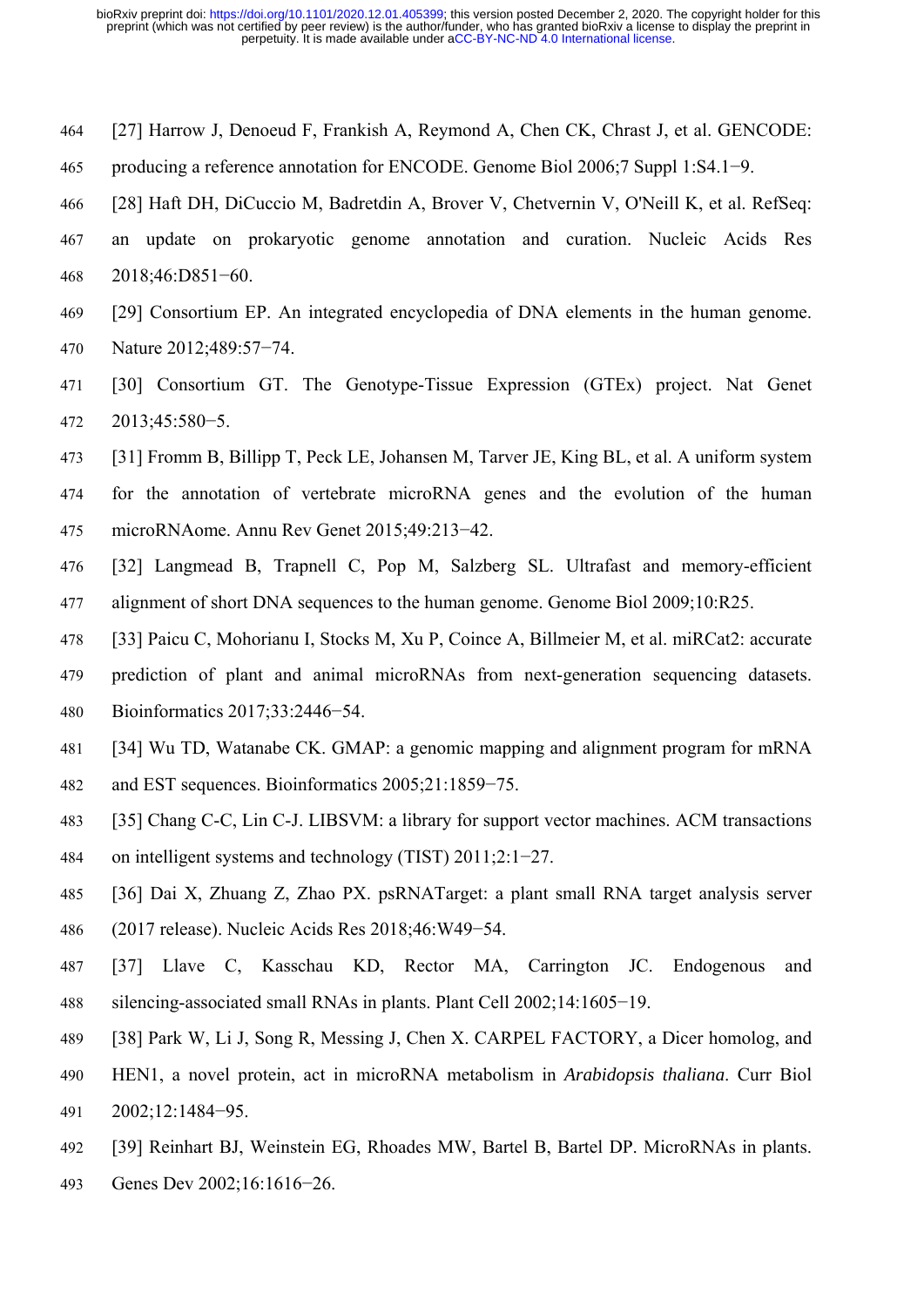- 494 [40] Feng L, Zhang F, Zhang H, Zhao Y, Meyers BC, Zhai J. An online database for
- 495 exploring over 2,000 *Arabidopsis* small RNA libraries. Plant Physiol 2020;182:685−91.
- 496 [41] Wu G, Park MY, Conway SR, Wang JW, Weigel D, Poethig RS. The sequential action
- 497 of miR156 and miR172 regulates developmental timing in *Arabidopsis*. Cell 498 2009;138:750−9.
- 499 [42] Stief A, Altmann S, Hoffmann K, Pant BD, Scheible WR, Baurle I. *Arabidopsis* miR156
- 500 regulates tolerance to recurring environmental stress through SPL Transcription Factors. 501 Plant Cell 2014;26:1792−807.
- 502 [43] Jiao Y, Peluso P, Shi J, Liang T, Stitzer MC, Wang B, et al. Improved maize reference 503 genome with single-molecule technologies. Nature 2017;546:524−7.
- 504 [44] Xu Y, Zhang T, Li Y, Miao Z. Integrated analysis of large-scale omics data revealed
- 505 relationship between tissue specificity and evolutionary dynamics of small RNAs in maize
- 506 (*Zea mays*). Front Genet 2020;11:51.
- 507 [45] Gui S, Yang L, Li J, Luo J, Xu X, Yuan J, et al. ZEAMAP, a comprehensive database 508 adapted to the maize multi-omics era. iScience 2020;23:101241.
- 509 [46] International Wheat Genome Sequencing C, investigators IRp, Appels R, Eversole K,
- 510 Feuillet C, Keller B, et al. Shifting the limits in wheat research and breeding using a fully 511 annotated reference genome. Science 2018;361:eaar7191.
- 512 [47] Feng H, Zhang Q, Wang Q, Wang X, Liu J, Li M, et al. Target of tae-miR408, a
- 513 chemocyanin-like protein gene (*TaCLP1*), plays positive roles in wheat response to 514 high-salinity, heavy cupric stress, and stripe rust. Plant Mol Biol 2013;83:433−43.
- 515 [48] Zhao XY, Hong P, Wu JY, Chen XB, Ye XG, Pan YY, et al. The tae-miR408-mediated
- 516 control of *TaTOC1* genes transcription is required for the regulation of heading time in wheat.
- 517 Plant Physiol 2016;170:1578−94.
- 518 [49] Lee RC, Feinbaum RL, Ambros V. The *C. elegans* heterochronic gene *lin-4* encodes
- 519 small RNAs with antisense complementarity to *lin-14*. Cell 1993;75:843−54.
- 520 [50] Backes C, Fehlmann T, Kern F, Kehl T, Lenhof HP, Meese E, et al. miRCarta: a central
- 521 repository for collecting miRNA candidates. Nucleic Acids Res 2018;46:D160−7.
- 522 [51] Chen S, Ren C, Zhai J, Yu J, Zhao X, Li Z, et al. CAFU: a galaxy framework for
- 523 exploring unmapped RNA-Seq data. Brief Bioinform 2020;21:676−86.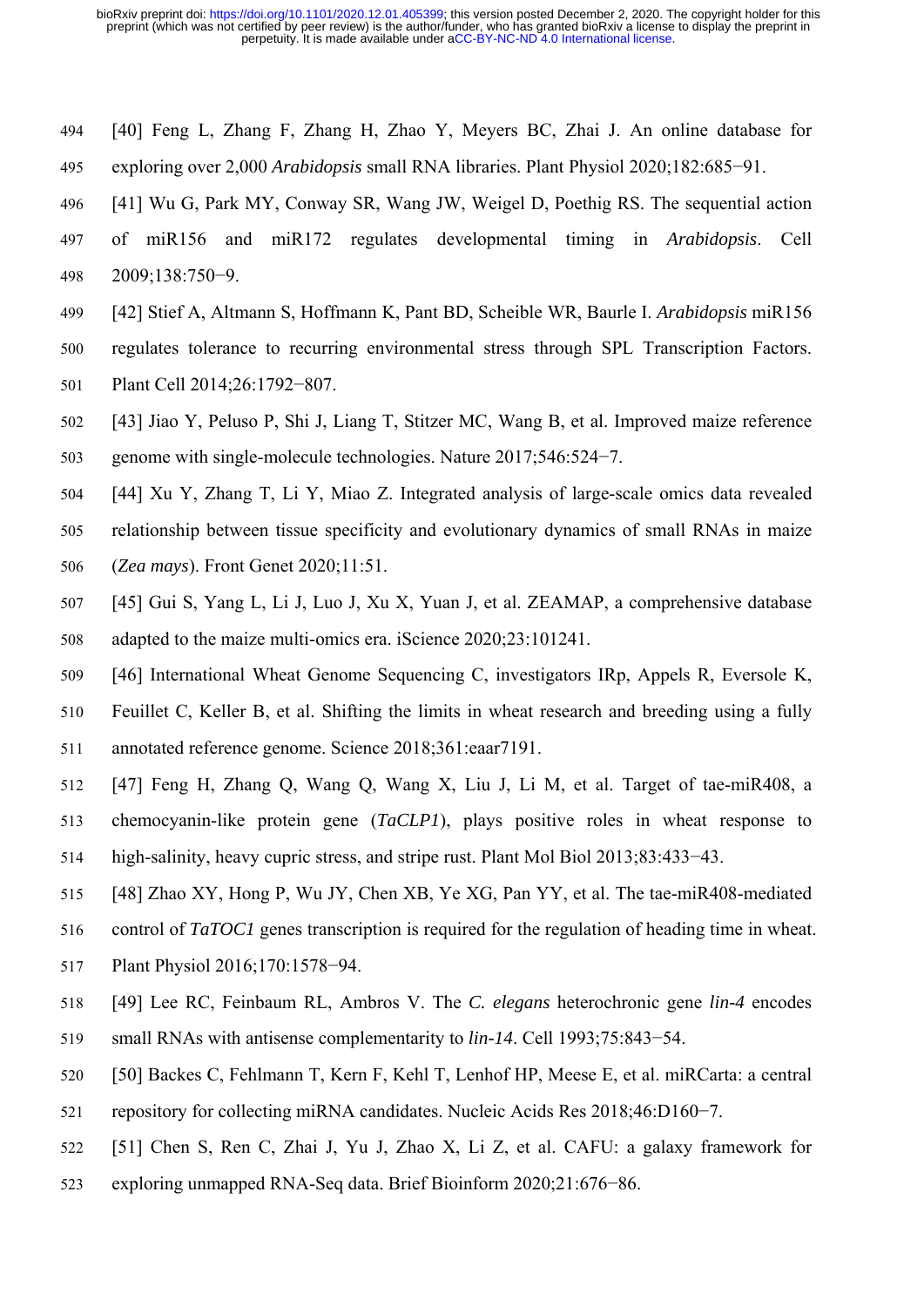- 524 [52] Huntley RP, Sitnikov D, Orlic-Milacic M, Balakrishnan R, D'Eustachio P, Gillespie ME,
- 525 et al. Guidelines for the functional annotation of microRNAs using the gene ontology. RNA 526 2016;22:667−76.
- 527 [53] Kern F, Fehlmann T, Solomon J, Schwed L, Grammes N, Backes C, et al. miEAA 2.0:
- 528 integrating multi-species microRNA enrichment analysis and workflow management systems.
- 529 Nucleic Acids Res 2020;48:W521-8.
- 530 [54] Gramzow L, Theissen G. Plant miRNA conservation and evolution. Methods Mol Biol 531 2019;1932:41−50.
- 532

## 533 **Figure legends**

#### 534 **Figure 1 Graphical summary of iwa-miRNA**

535 **A.** MiRNA candidates are generated by aggregating annotated and predicted miRNAs. B. 536 Promising miRNAs are selected using high-throughput criteria and machine learning 537 approaches. **C.** Manual curation of selected miRNAs based on annotation information from 538 summary and report pages. **D.** Exploratory analysis of selected miRNAs. PCGs, protein 539 coding genes; TEs, transposable elements; TIR, terminal inverted repeat; LINE, long 540 interspersed element; LTR, long terminal repeat.

541

## 542 **Figure 2 Application of miRNA annotation in** *Arabidopsis*

543 **A.** Venn diagram comparing miRNA precursors provided by four miRNA databases. **B.** 544 Cumulative frequency of log2 expression levels of already annotated and newly predicted 545 miRNA precursor candidates. **C.** Number of expressed miRNA precursor candidates (already 546 annotated and newly predicted) in different samples. **D.** Venn diagram comparing miRNA 547 precursor candidates between the two miRNA selection approaches. **E.** Quantitative RT-PCR 548 (qRT-PCR) results for 11 candidates. CT values were normalized to U6 small RNA. All 549 values represent means  $\pm$  SE (n = 3). TPM, transcripts per million; SVM, support vector 550 machine; CT, cycle threshold.

551

#### 552 **Figure 3 Summary and report pages generated by iwa-miRNA**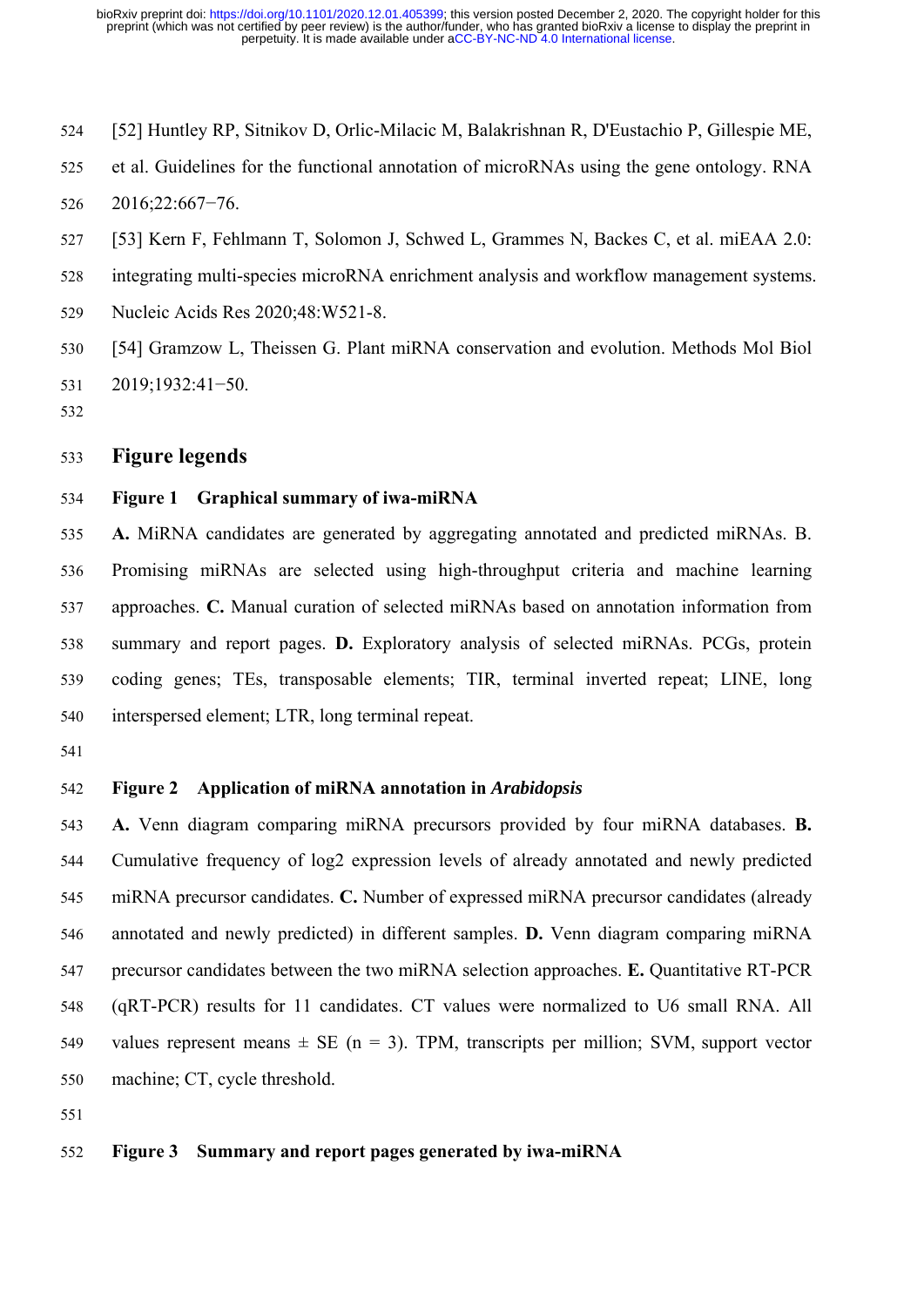553 **A.** Screenshot of summary page reporting the information of some features for *Arabidopsis* 554 miRNAs. **B.** The report page for ath-MIR156b. HT, high-throughput; MFE, minimal free 555 energy; AMFE, adjusted minimal free energy.

556

## 557 **Figure 4 Application of miRNA annotation in maize**

558 **A.** Venn diagram comparing miRNA precursors provided by four miRNA databases. **B.** Venn 559 diagram comparing miRNA precursor candidates generated by two miRNA selection 560 approaches. **C.** Expression levels of 886 miRNA precursors in 195 samples. Adjacent bar 561 chart indicates three categorical results. The right panel shows the percentage of samples with 562 expression greater than different thresholds (e.g. 1, 5, 10, etc.) **D.** Distribution of different 563 miRNA lengths among different genomic features. **E.** The effect of SNP rs#chr6:22134053 564 on target genes of zma-MIR\_N221a.

565

## 566 **Figure 5 Application of miRNA annotation in wheat**

567 **A.** Venn diagram comparing miRNA precursors provided by four miRNA databases. **B.** Venn 568 diagram comparing miRNA precursor candidates generated by two miRNA selection 569 approaches. **C.** Number of homologous groups and miRNAs in different A:B:D 570 configurations. **D.** Ternary plot of miRNA expression levels from A, B, and D in triads. 571 Tae-MIR408a/c/f is indicated by a red arrow. **E.** Schematic diagram of Tae-MIR408a/c/f in 572 the ABD subgenomes. **F.** Expression levels of four mature sequences of Tae-MIR408a/c/f in 573 leaf and grain tissues. **G.** The nucleotide difference and target alteration between mature 574 sequences of Tae-MIR408a/c/f.

575

576 **Tables** 

577 **Table 1 Overview of functional modules in iwa-miRNA** 

578

## 579 **Supplementary material**

580 **File S1 Detailed information regarding sRNA-Seq data collection and preprocess,** 

581 **SVM modeling, qRT-PCR experiment, and syntenic analysis of the wheat genome**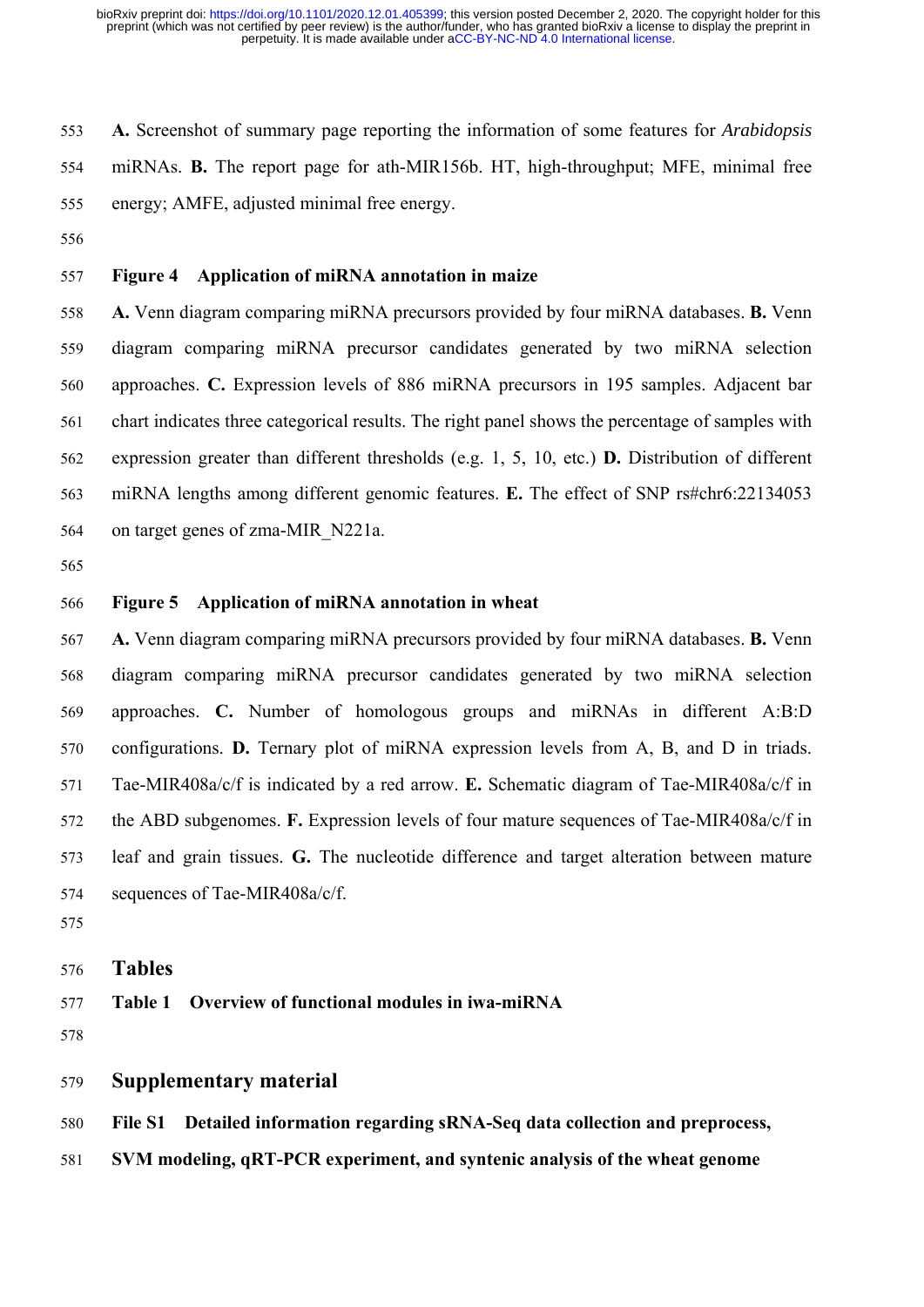- 582 **Table S1 Sequence and structural features used in iwa-miRNA**
- 583 **Table S2 List of candidate miRNAs and their precursors in** *Arabidopsis*
- 584 **Table S3 Primers for miRNA qRT-PCR assay in** *Arabidopsis*
- 585 **Table S4 Proportion of miRNA precursors uniquely annotated in each of four miRNA**
- 586 **databases**
- 587 **Table S5 List of candidate miRNAs and their precursors in maize**
- 588 **Table S6 List of 95 wheat sRNA-Seq libraries**
- 589 **Table S7 List of candidate miRNAs and their precursors in wheat**
- 590 **Table S8 Homologous groups of A:B:D configurations and detailed miRNAs in wheat**

## 592 **Table 1 Overview of functional modules in iwa-miRNA**

| <b>Module</b>               | <b>Tool</b>    | Input                                                                    | Output                                                           | <b>Application</b>                                                                            |
|-----------------------------|----------------|--------------------------------------------------------------------------|------------------------------------------------------------------|-----------------------------------------------------------------------------------------------|
| <b>MiRNA</b><br>Compilation | miRNARetrival  | Name of species and<br>miRNA databases                                   | Already<br>annotated<br>miRNAs                                   | Aggregate<br>annotated<br>miRNAs provided by<br>representative<br>four<br>miRNA databases     |
|                             | genomePrepare  | of<br>species<br>Name<br><b>or</b><br>genome sequences and<br>annotation | Path<br>of<br>formatted<br>genome<br>sequences<br>and annotation | Get genome sequences<br>and annotation                                                        |
|                             | miRNAPredict   | SRA accession numbers<br>or uploaded fastq files                         | Predicted miRNAs                                                 | Predict miRNAs from<br>sRNA-Seq data                                                          |
|                             | miRNATranslate | Output<br>from<br>miRNARetrival<br>and<br>miRNAPredict                   | miRNA and miRNA<br>with<br>precursors<br>a<br>uniform format     | Translate<br>annotated<br>and predicted miRNAs<br>the<br>into<br>genomic<br>coordinate system |
| <b>MiRNA</b><br>Selection   | miRNASelection | from<br>Output<br>miRNATranslate                                         | Selected miRNAs                                                  | promising<br>Select<br>miRNA candidates                                                       |
| Manual<br>Curation          | manualCuration | MiRNA<br>Output<br>from<br>Selection                                     | Summary and report<br>pages                                      | Determine the quality<br>of selected miRNAs                                                   |

593

594 595

596

597

<sup>591</sup>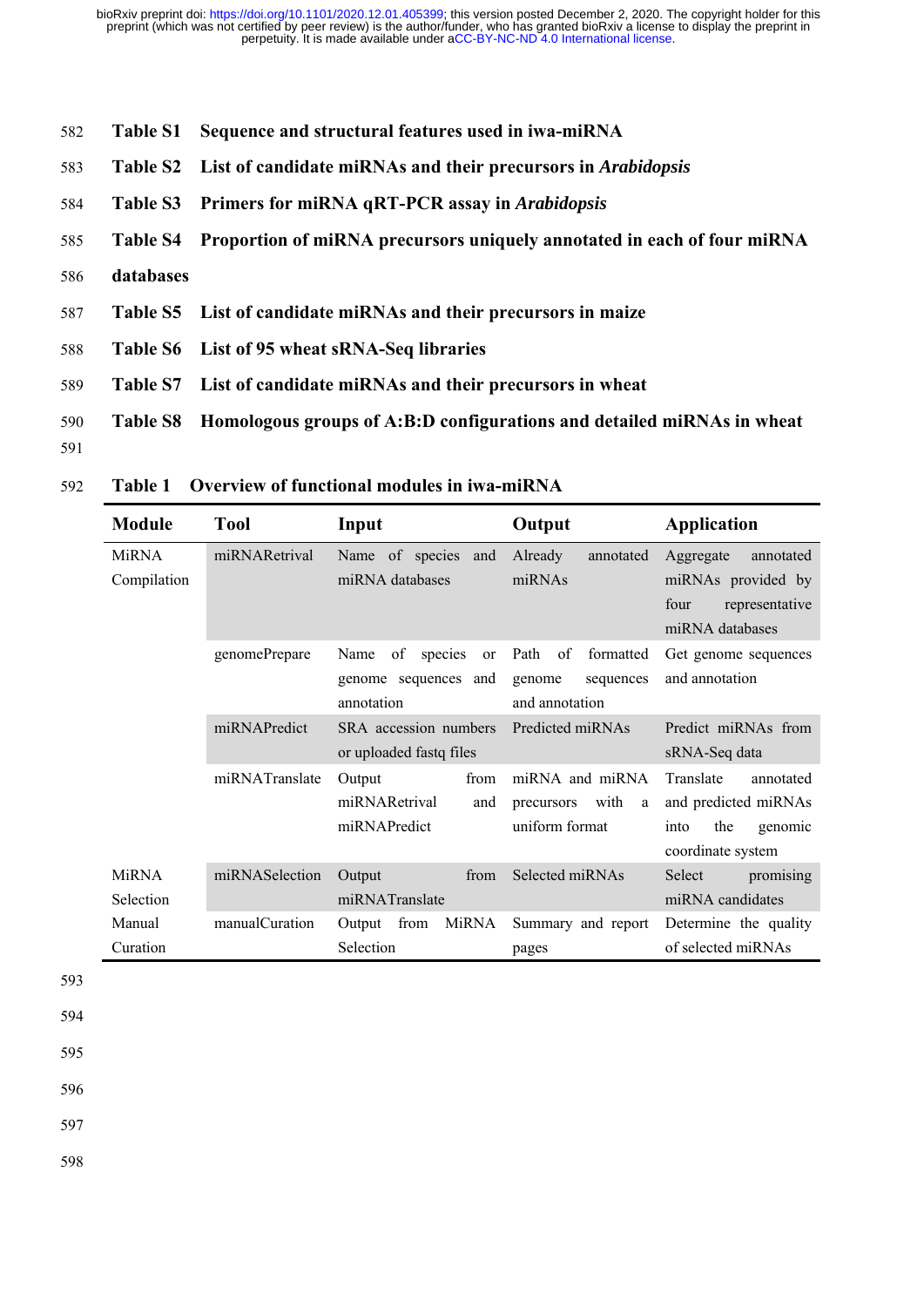

599

600 Figure 1 Graphical summary of iwa-miRNA

601 602 603 604 605 606 A. MiRNA candidates are generated by aggregating annotated and predicted miRNAs. B. Promising miRNAs are selected using high-throughput criteria and machine learning approaches. C. Manual curation of selected miRNAs based on annotation information from summary and report pages. D. Exploratory analysis of selected miRNAs. PCGs, protein coding genes; TEs, transposable elements; TIR, terminal inverted repeat; LINE, long interspersed element; LTR, long terminal repeat.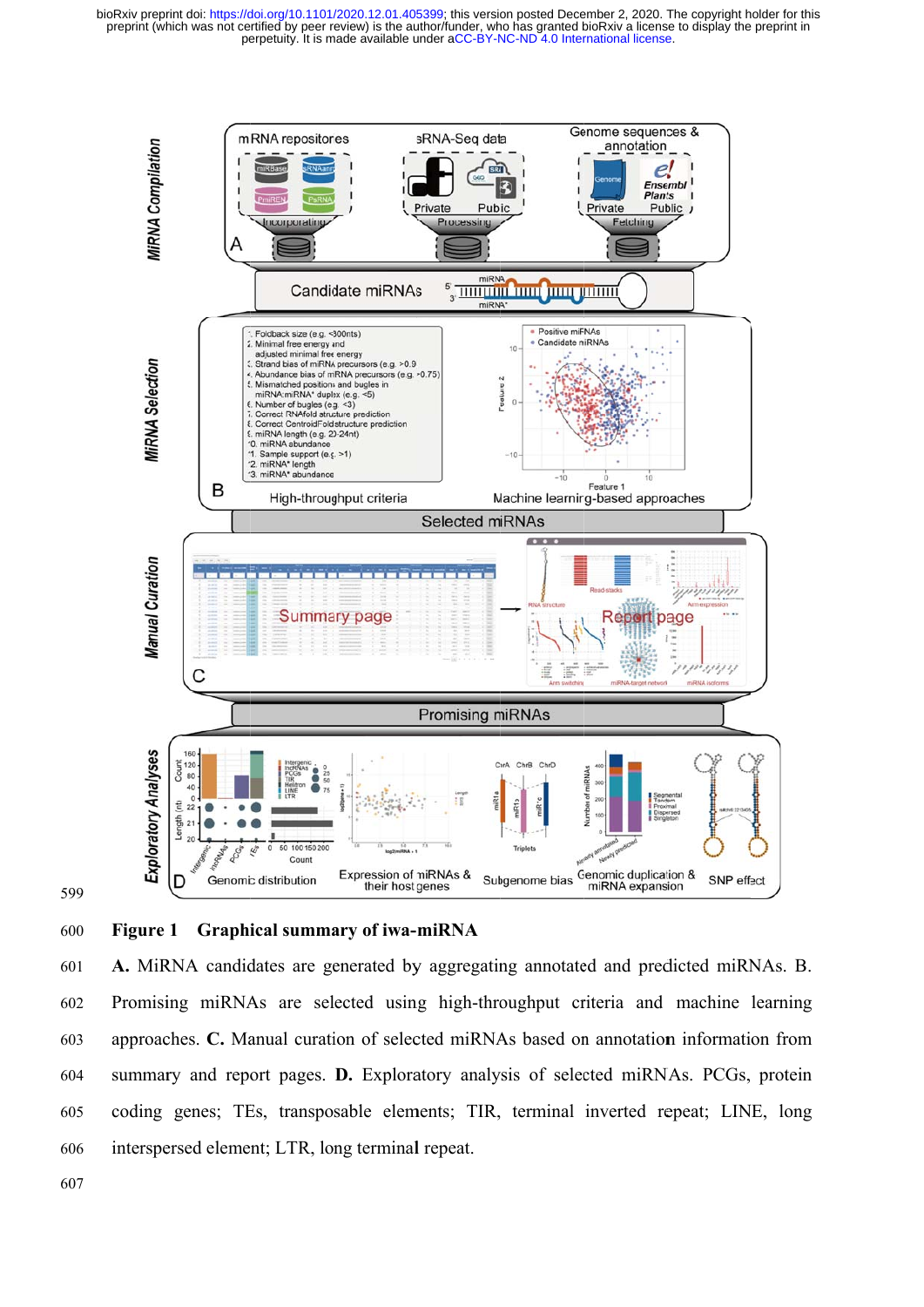

609

#### 610 **Figure**  2 Application of miRNA annotation in *Arabidopsis*

611 612 613 614 615 616 617 618 A. Venn diagram comparing miRNA precursors provided by four miRNA databases. B. Cumulative frequency of log2 expression levels of already annotated and newly predicted miRNA precursor candidates. C. Number of expressed miRNA precursor candidates (already annotated and newly predicted) in different samples. D. Venn diagram comparing miRNA precursor candidates between the two miRNA selection approaches. E. Quantitative RT-PCR (qRT-PCR) results for 11 candidates. CT values were normalized to U6 small RNA. All values represent means  $\pm$  SE (n = 3). TPM, transcripts per million; SVM, support vector machine; CT, cycle threshold.

- 619
- 620
- 621
- 622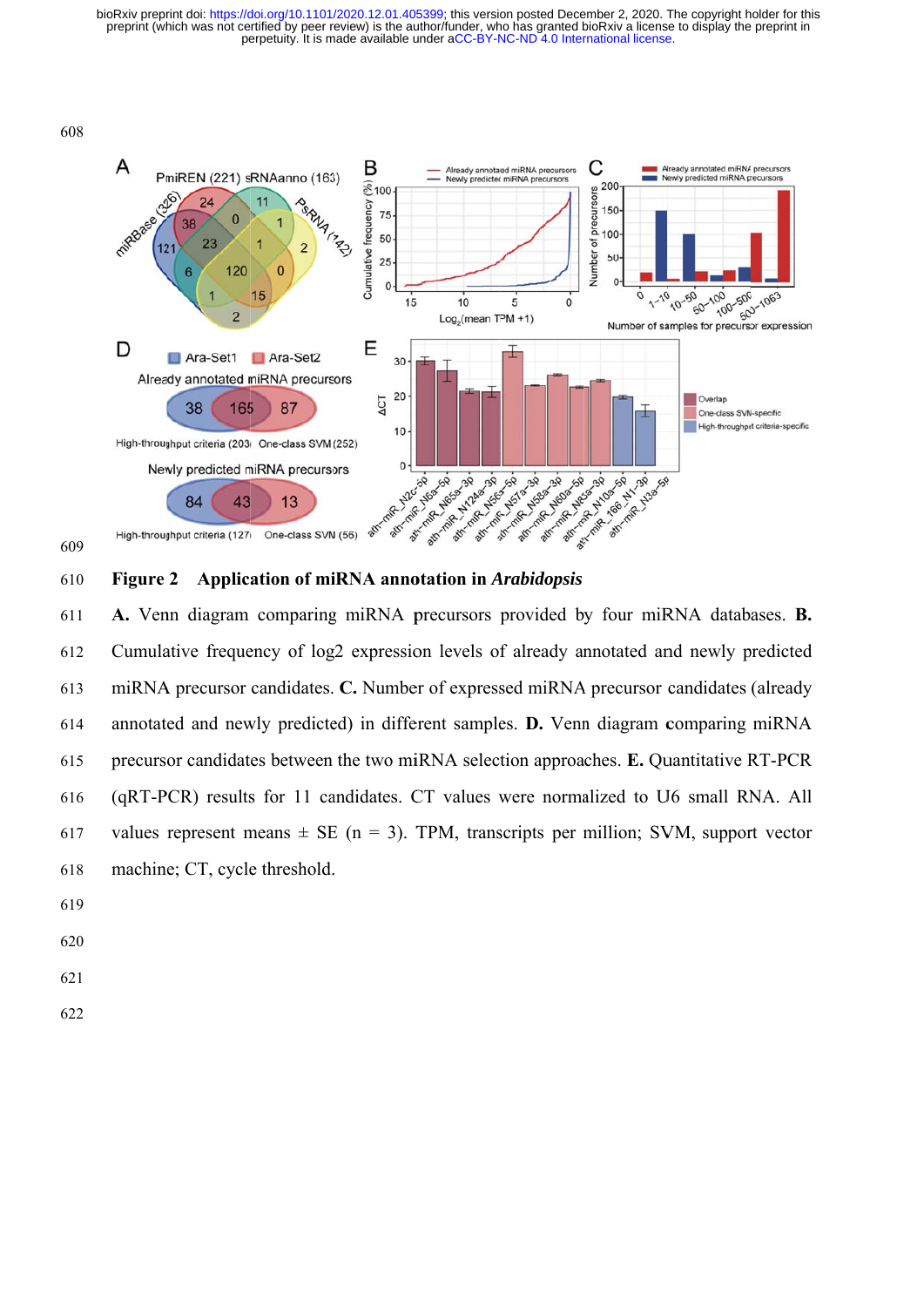



624 **Figure 3** Summary and report pages generated by iwa-miRNA

625 626 627 A. Screenshot of summary page reporting the information of some features for *Arabidopsis* miRNAs. **B.** The report page for ath-MIR156b. HT, high-throughput; MFE, minimal free energy; AMFE, adjusted minimal free energy.

- 628
- 629
- 630
- 631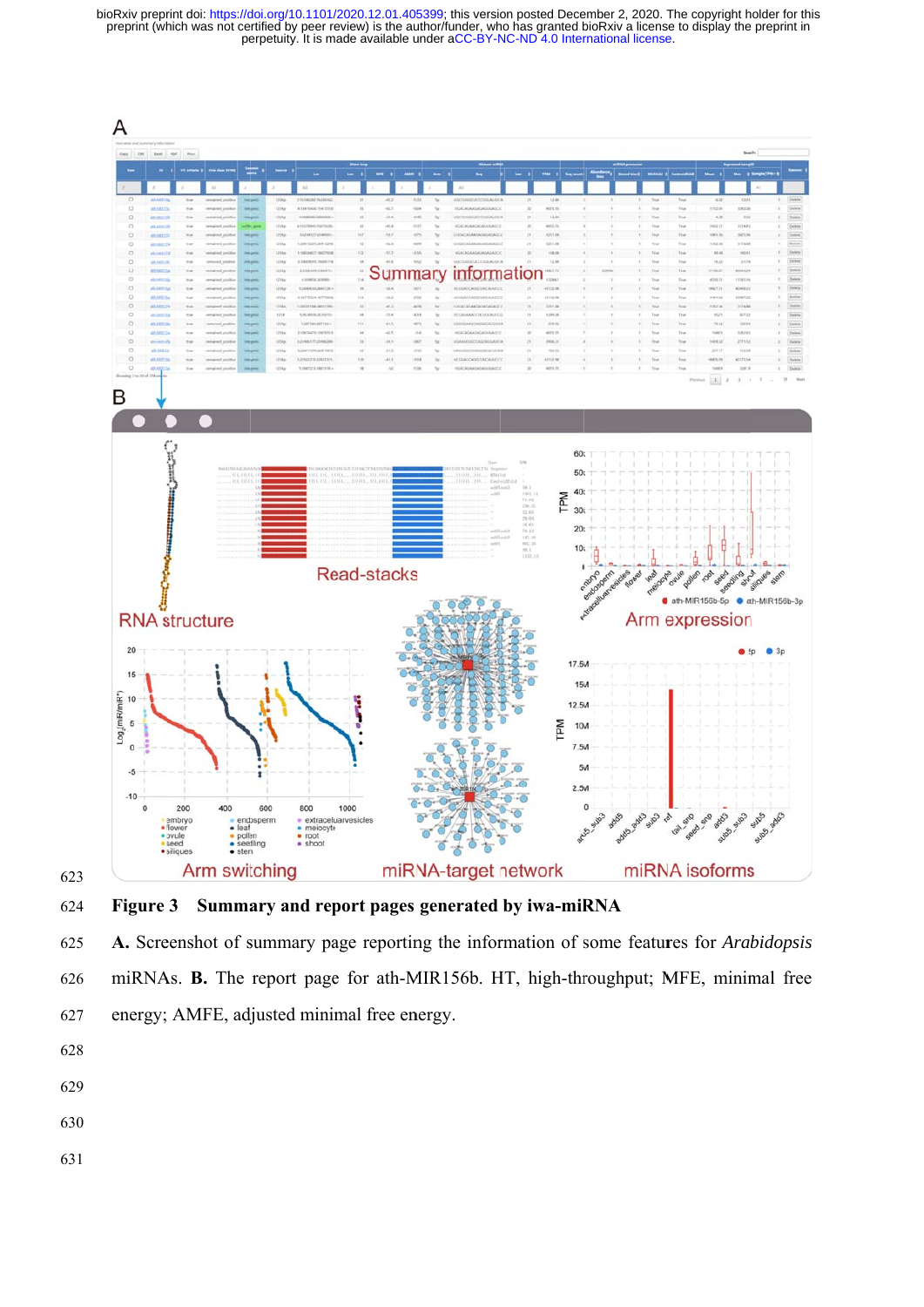

#### 633 Figure 4 Application of miRNA annotation in maize

634 635 636 637 638 639 640 A. Venn diagram comparing miRNA precursors provided by four miRNA databases. B. Venn diagram comparing miRNA precursor candidates generated by two miRNA selection approaches. C. Expression levels of 886 miRNA precursors in 195 samples. Adjacent bar chart indicates three categorical results. The right panel shows the percentage of samples with expression greater than different thresholds (e.g. 1, 5, 10, etc.) **D.** Distribution of different miRNA lengths among different genomic features. E. The effect of SNP rs#chr6:22134053 on target genes of zma-MIR\_N221a.

641

632

642